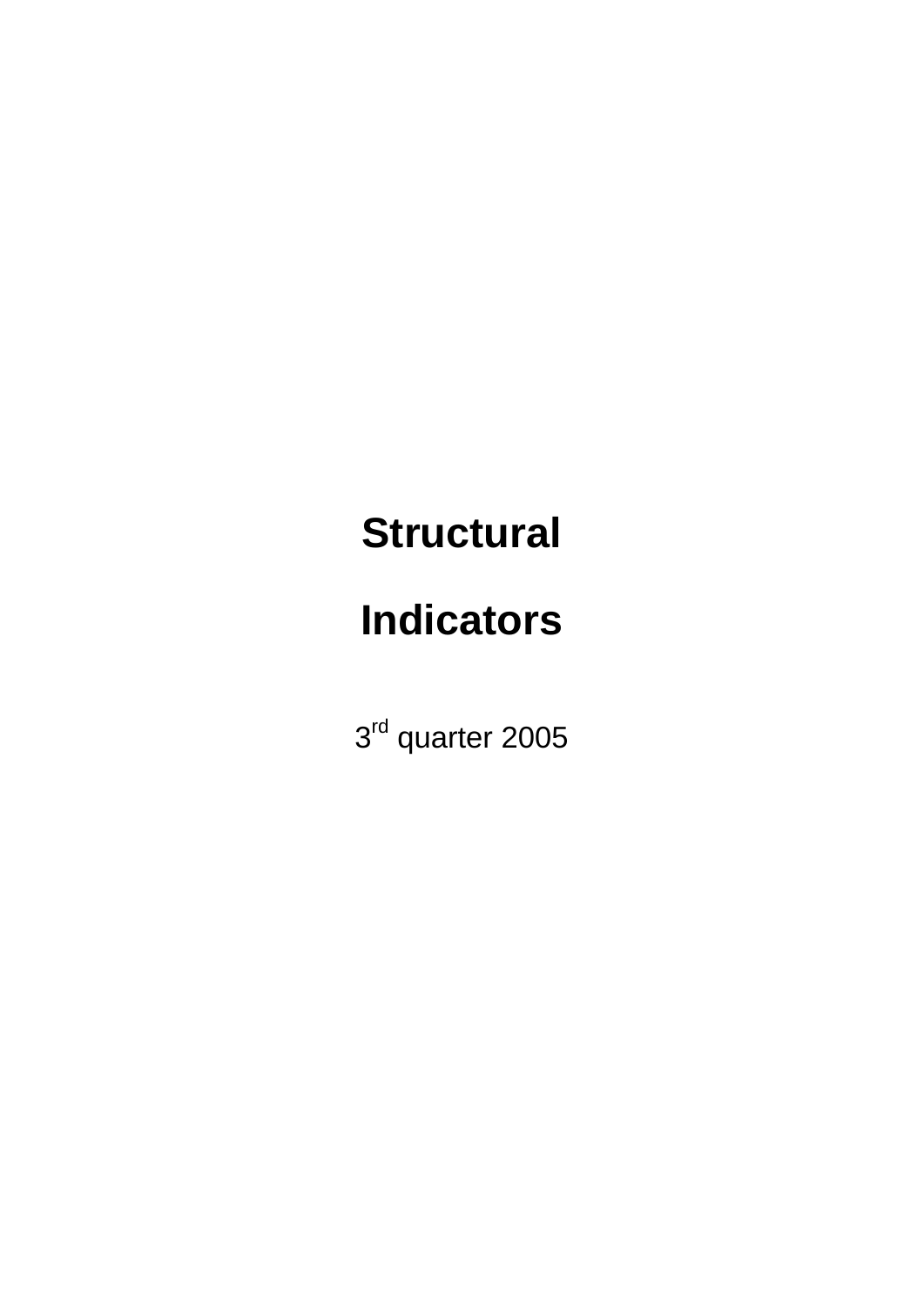### GROSS DOMESTIC PRODUCT



| <b>Gross Domestic Product (seasonally adjusted figures)</b> |  |  |
|-------------------------------------------------------------|--|--|
|                                                             |  |  |

| Year | Quarter        |           | <b>Current prices</b> | Constant (2000) prices |                 |  |
|------|----------------|-----------|-----------------------|------------------------|-----------------|--|
|      |                | Lm '000   | annual % change       | Lm '000                | annual % change |  |
| 2000 |                | 1,657,958 |                       | 1,657,715              |                 |  |
| 2001 |                | 1,703,602 | 2.8                   | 1,673,380              | 0.9             |  |
| 2002 |                | 1,747,366 | 2.6                   | 1,679,778              | 0.4             |  |
| 2003 |                | 1,793,065 | 2.6                   | 1,649,779              | $-1.8$          |  |
| 2004 |                | 1,828,369 | 2.0                   | 1,654,275              | 0.3             |  |
| 2004 | Q <sub>1</sub> | 464.361   | 5.9                   | 416,717                | 3.9             |  |
|      | Q2             | 448,585   | 0.0                   | 414,250                | 0.0             |  |
|      | Q3             | 460,174   | 2.4                   | 412,817                | 0.0             |  |
|      | Q4             | 455.249   | $-0.3$                | 410,491                | $-2.7$          |  |
| 2005 | Q1             | 464,179   | 0.0                   | 417,842                | 0.3             |  |
|      | Q2             | 471,462   | 5.1                   | 420,734                | 1.6             |  |
|      | Q <sub>3</sub> | 483,409   | 5.0                   | 423,790                | 2.7             |  |

Source: NSO news release 269/2005

The Maltese economy began to recover slightly in 2004, showing evidence that it was returning to its pre-2003 levels of performance in terms of economic growth. Thus, in the previous year, the seasonally adjusted constant price figure GDP registered a 0.3% growth, distinctly contrasting with the negative growth of -1.8% in the 2003 period.

In the third quarter of this year, the chained volume measure (at constant 2000 prices) of GDP rose by a mere 0.7% on the preceding quarter. However the percentage change over the comparable quarter of 2004 amounted to 2.7% when using the same volume measure of GDP.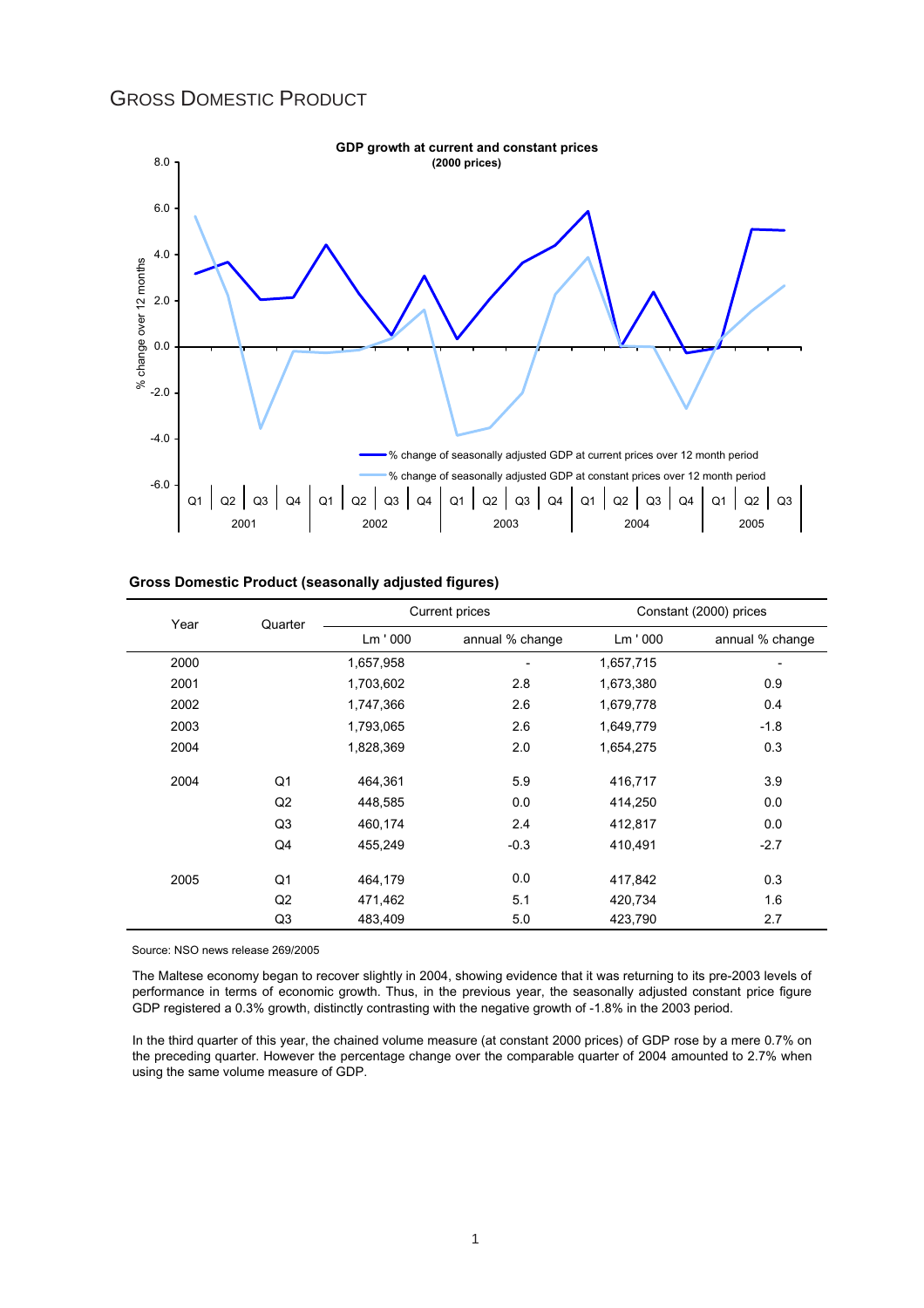### GROSS DOMESTIC PRODUCT BY INDUSTRY

GDP by industry is measured by gross value added (GVA). This aggregate is a measure of the value of output of an industry less the value of intermediate inputs used by that industry.



**Gross Value Added by industry**

#### **Gross Value Added (GVA) at market prices**

|      |                | Annual % change |                          |                 |                                        |              |  |  |  |  |
|------|----------------|-----------------|--------------------------|-----------------|----------------------------------------|--------------|--|--|--|--|
| Year | Quarter        | Total economy   | Production<br>industries | <b>Services</b> | Agriculture,<br>hunting and<br>fishing | Construction |  |  |  |  |
| 2000 |                |                 |                          |                 |                                        |              |  |  |  |  |
| 2001 |                | 2.2             | $-11.2$                  | 6.4             | 15.1                                   | 13.5         |  |  |  |  |
| 2002 |                | 1.8             | 1.7                      | 1.6             | 1.0                                    | 3.9          |  |  |  |  |
| 2003 |                | 3.7             | 1.0                      | 5.8             | $-0.4$                                 | 4.0          |  |  |  |  |
| 2004 |                | $-0.1$          | $-9.5$                   | 3.6             | $-4.5$                                 | 2.4          |  |  |  |  |
| 2004 | Q1             | 2.2             | 0.0                      | 3.6             | $-0.5$                                 | 3.4          |  |  |  |  |
|      | Q <sub>2</sub> | $-1.7$          | $-13.7$                  | 3.2             | $-2.0$                                 | 0.3          |  |  |  |  |
|      | Q <sub>3</sub> | $-0.2$          | $-15.3$                  | 5.3             | $-7.3$                                 | 3.1          |  |  |  |  |
|      | Q4             | $-0.7$          | $-8.4$                   | 2.2             | $-7.6$                                 | 3.0          |  |  |  |  |
| 2005 | Q1             | $-0.8$          | $-11.1$                  | 2.6             | 3.1                                    | 4.3          |  |  |  |  |
|      | Q <sub>2</sub> | 4.7             | 1.3                      | 5.8             | 5.5                                    | 7.2          |  |  |  |  |
|      | Q <sub>3</sub> | 1.7             | $-3.2$                   | 3.7             | 8.3                                    | 5.2          |  |  |  |  |

 'Production' includes mining and quarrying, manufacturing, electricity, gas and water supply, but excludes construction 'Services' incorporates all other industries not falling under the other headings above Notes: for the purpose of this table FISIM has not yet been allocated over the individual industries; however, for the whole economy, it has been subsequently incorporated as a deduction from the gross value added of the total economy.

Figures for 2004 and 2005 are to be considered provisional

#### Source: News Release 267/2005

In the third quarter of 2005, all the major industries (with the exception of agriculture, hunting and fishing) reported a slowdown in the rate of growth of gross value added. In the case of the extraction, manufacturing and energy sectors viz. production, which previously had shown promising signs of modest recovery in the second quarter of this year (following a consistent decline in performance over the preceding four quarters), the gross value added of the production industry was once again marked by negative growth.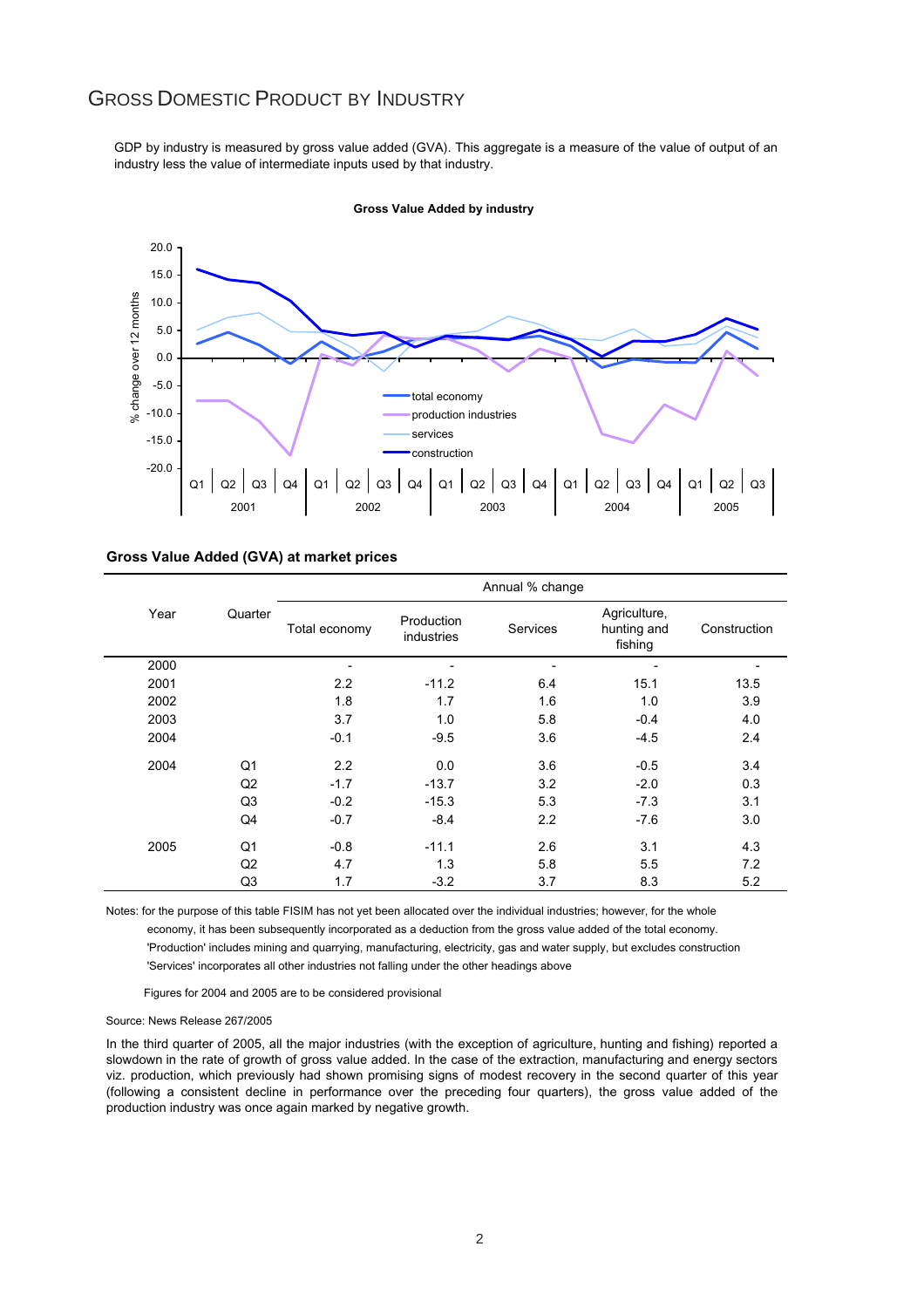## SECTORAL CONTRIBUTION PRODUCT TO GROSS VALUE ADDED



#### **Contribution to Gross Value Added**

|      |         | % Contribution to total Gross Value Added* by industry |            |              |          |  |  |  |  |
|------|---------|--------------------------------------------------------|------------|--------------|----------|--|--|--|--|
| Year | Quarter | Agriculture, hunting<br>& fishing                      | Production | Construction | Services |  |  |  |  |
| 2000 |         | 2.3                                                    | 25.8       | 4.0          | 67.9     |  |  |  |  |
| 2001 |         | 2.6                                                    | 22.4       | 4.4          | 70.6     |  |  |  |  |
| 2002 |         | 2.6                                                    | 22.4       | 4.5          | 70.5     |  |  |  |  |
| 2003 |         | 2.5                                                    | 21.6       | 4.5          | 71.4     |  |  |  |  |
| 2004 |         | 2.3                                                    | 19.5       | 4.6          | 73.6     |  |  |  |  |
| 2004 | Q1      | 2.3                                                    | 22.0       | 4.9          | 70.9     |  |  |  |  |
|      | Q2      | 2.5                                                    | 19.0       | 4.5          | 74.0     |  |  |  |  |
|      | Q3      | 2.2                                                    | 17.5       | 4.4          | 75.9     |  |  |  |  |
|      | Q4      | 2.4                                                    | 19.6       | 4.6          | 73.3     |  |  |  |  |
| 2005 | Q1      | 2.4                                                    | 19.6       | 5.1          | 72.9     |  |  |  |  |
|      | Q2      | 2.5                                                    | 18.3       | 4.6          | 74.6     |  |  |  |  |
|      | Q3      | 2.3                                                    | 16.5       | 4.5          | 76.7     |  |  |  |  |

\* Gross Value Added of the whole economy excludes the deduction of FISIM , in order to reconcile the total gross value added (of 100%) with the sum of the individual industries' % contribution to gross value added (since FISIM has not yet been allocated to the individual industries).

Source: News Release 267/2005

In 2004, services accounted to 73.6% of total gross value added, when compared to 71.4% in 2003. The significant importance of this sector to the Maltese economy can also be further confirmed by the substantial increment in the quarterly relative contribution from the beginning of 2004 to the current quarter of this year – approximately a six percentage point jump in less than two years.

Production (including mining and quarrying, manufacturing, electricity, gas and water supply but excluding construction) accounted for 19.5% in 2004, in comparison to 21.6% in 2003; the progressive decline in the contribution to total gross value added made by this sector over the recent years is also confirmed by the quarterly decrease in the relative contribution (of more than five percentage points), again during an interval of less than two years (between the first quarter of 2004 and the current quarter).

Between 2003 and 2004, a marginal increase of 0.1% was registered by the construction sector in the share of gross value added; the share of the agriculture, hunting and fishing sector dropped slightly during the period under consideration. The quarterly relative contribution of these two sectors remained relatively unchanged when comparing the first quarter figure of 2004 with the third quarter value of 2005.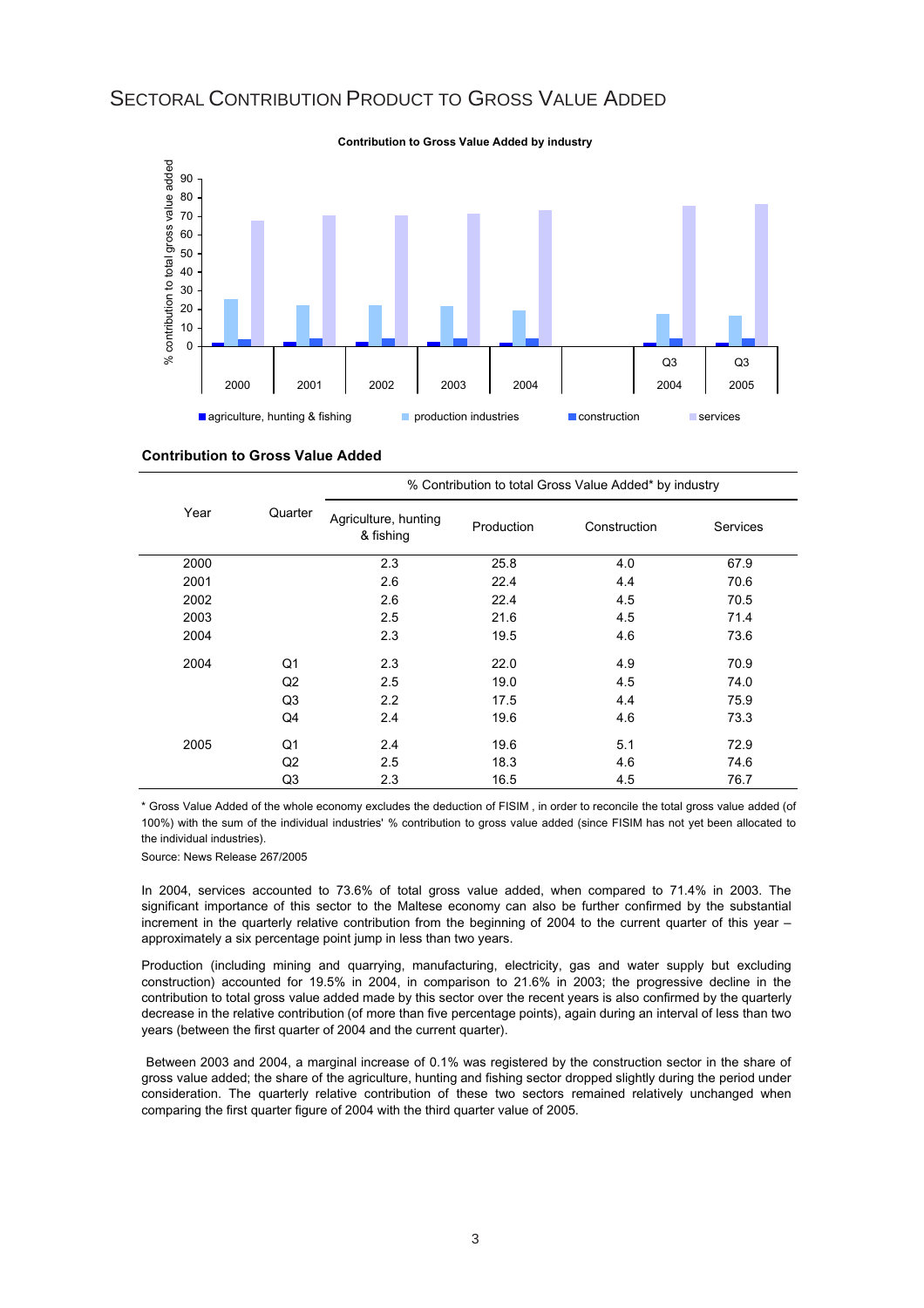### DETERMINANTS OF GDP GROWTH

|      |                |                                                  |                                                  |                                                              |                                     |                           |                                                   |             | (Lm'000)                       |
|------|----------------|--------------------------------------------------|--------------------------------------------------|--------------------------------------------------------------|-------------------------------------|---------------------------|---------------------------------------------------|-------------|--------------------------------|
|      |                | Household<br>final<br>consumption<br>expenditure | <b>NPISH</b> final<br>consumption<br>expenditure | General<br>Government<br>final<br>consumption<br>expenditure | Gross Fixed<br>Capital<br>Formation | Changes in<br>inventories | Acquisitions<br>less<br>disposals of<br>valuables | Net exports | <b>GDP</b><br>$(2000)$ prices) |
| 2000 |                | 1,046,348                                        | 25,816                                           | 324,279                                                      | 371,321                             | 51,475                    | 2,746                                             | $-167,276$  | 1,654,709                      |
| 2001 |                | 1,043,722                                        | 25,314                                           | 326,670                                                      | 321,112                             | $-19,807$                 | 11,989                                            | $-39,891$   | 1,669,109                      |
| 2002 |                | 1,034,521                                        | 26,556                                           | 339,814                                                      | 254,450                             | $-17,669$                 | 5,130                                             | 40,213      | 1,683,015                      |
| 2003 |                | 1,054,393                                        | 27,169                                           | 349,702                                                      | 326,814                             | $-5,820$                  | 3,131                                             | $-101,801$  | 1,653,588                      |
| 2004 |                | 1,049,767                                        | 26,800                                           | 352,228                                                      | 341,960                             | 14,852                    | 5,435                                             | $-136,541$  | 1,654,501                      |
| 2004 | Q1             | 245,539                                          | 6,715                                            | 89,322                                                       | 74,802                              | $-8,182$                  | 1,359                                             | $-14,547$   | 395,008                        |
|      | Q <sub>2</sub> | 256,362                                          | 6,790                                            | 88,415                                                       | 87,972                              | 4,083                     | 1,359                                             | $-34,880$   | 410,101                        |
|      | Q3             | 275,762                                          | 6,518                                            | 84,806                                                       | 87,145                              | $-13,570$                 | 1,359                                             | $-14,820$   | 427,200                        |
|      | Q4             | 272,103                                          | 6,778                                            | 89,686                                                       | 92,042                              | 32,521                    | 1,359                                             | -72,294     | 422,195                        |
| 2005 | Q <sub>1</sub> | 239,231                                          | 6,735                                            | 83,364                                                       | 79,376                              | 31,545                    | 1,371                                             | $-45,785$   | 395,837                        |
|      | Q <sub>2</sub> | 261,056                                          | 6,791                                            | 87,819                                                       | 97,556                              | 7,305                     | 1,371                                             | $-44,063$   | 417,835                        |
|      | Q <sub>3</sub> | 283,982                                          | 6,703                                            | 84,733                                                       | 89,328                              | $-11,238$                 | 1,371                                             | $-15,379$   | 439,500                        |

#### **Determinants of real GDP growth at constant (2000) prices**

Source: NSO News Release 267/2005

In 2004, household final consumption expenditure registered a nominal increase of Lm31.5 million, or 2.9 per cent, from the figure of Lm1,094.2 million in 2003. Whilst there was a slight decline in the consumption of food and non-alcoholic beverages, increases in nominal expenditure outlays were registered on alcoholic beverages and tobacco, clothing and footwear. Other nominal increases were recorded for housing, water, electricity, gas and other fuels, whilst spending decreased on furnishings, household equipment and routine maintenance of the house. Expenditure during the relevant period also increased on health, education, transport, communication, recreation and culture, and miscellaneous goods and services. In contrast, a decline was noted in the case of nominal expenditure outlay on items falling under restaurants and hotels.

The 2004 final consumption expenditure by households decreased in real terms by Lm4.6 million, or 0.4 per cent, from the figure of Lm1,054.4 million in 2003.

During the third quarter of 2005, household final consumption registered a nominal increase of Lm11.4 million, or 3.8 per cent from the figure of Lm297.8 million in the corresponding quarter of 2004. At constant 2000 prices, this is equivalent to an increase of 3.0 per cent.

In nominal terms, general government final consumption expenditure amounted to Lm412.0 million in 2004, an increase of Lm15.7 million or 4.0 per cent over the previous year's figure. The increase was mainly the result of higher outlays on health, education, and economic affairs. The other functions of government also reported similar increases during the same period. At constant prices, general government final consumption increased by 0.7 per cent from 2003 to reach Lm352.2 million in 2004. General government final expenditure (at constant 2000 prices) declined from Lm84.8 million in the third quarter of 2004 to Lm84.7 million in the comparable quarter of this year, representing a decrease of slightly less than 0.1 per cent

Exports of goods and services at current prices dropped by 4.2 per cent to Lm1,386.3 million during 2004 when compared to 2003. When expressed in real terms, however, this represented a decline of only 0.1 per cent, or Lm1.8 million. Imports of goods and services increased by Lm1.9 million (representing 0.1 per cent) in nominal terms during the period 2003 - 2004; this amounted to an increase in real imports of Lm32.9 million, or 2.0 per cent over the same period. During the third quarter of 2005, the nominal value of exports of goods and services increased by 4.1 per cent to Lm382.8 million when compared to the corresponding quarter of 2004. In real terms, this was equivalent to a gain of 1.1 per cent. In 2005 Q3 nominal imports of goods and services went up by 3.3 per cent when compared to the corresponding quarter of the previous year. The equivalent increase in real terms for this same variable amounted to 1.2 per cent.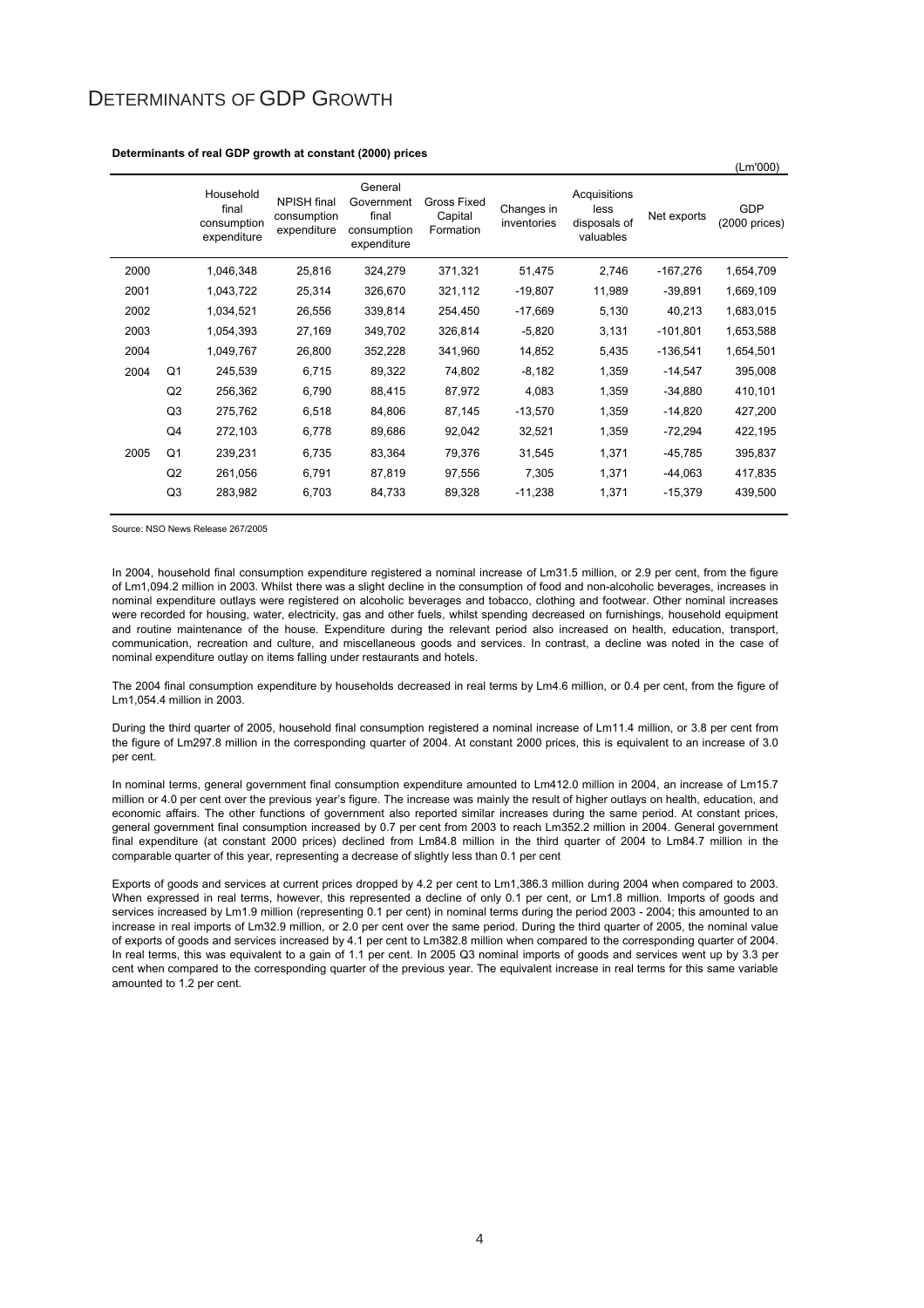#### GDPINTERNATIONALCOMPARISONS



#### **GDP growth at constant prices (Q/Q-4): International Comparisons** (based on non-seasonally adjusted data)

**GDP at constant (2000) prices percentage change on previous year (non-seasonally adjusted figures)**

**GDP at constant (1995) prices percentage change on previous quarter (seasonally adjusted figures)**

|                        |        |      | annual % change (Q/Q-4) |      |      | % change quarter on quarter (Q/Q-1) |                |        |        |        |      |     |
|------------------------|--------|------|-------------------------|------|------|-------------------------------------|----------------|--------|--------|--------|------|-----|
| Country                | 2001   | 2002 | 2003                    | 2004 | 2005 |                                     | 2004           |        |        |        | 2005 |     |
|                        |        |      |                         |      |      | Q1                                  | Q <sub>2</sub> | Q3     | Q4     | Q1     | Q2   | Q3  |
| Euro-zone              | 1.9    | 0.9  | 0.7                     | 2.1  | 1.3  | 0.7                                 | 0.4            | 0.3    | 0.2    | 0.3    | 0.4  | 0.6 |
| European Union (EU-25) | 1.9    | 1.2  | 1.2                     | 2.4  | 1.5  | 0.8                                 | 0.5            | 0.3    | 0.3    | 0.3    | 0.4  | 0.6 |
| United Kingdom         | 2.2    | 2.0  | 2.5                     | 3.2  | 1.6  | 1.0                                 | 0.7            | 0.3    | 0.5    | 0.3    | 0.5  | 0.4 |
| Germany                | 1.2    | 0.1  | $-0.2$                  | 1.6  | 0.8  | 0.5                                 | 0.2            | $-0.1$ | $-0.1$ | 0.6    | 0.2  | 0.6 |
| Italy                  | $-0.8$ | 0.4  | 0.3                     | 1.2  | 0.2  | 0.5                                 | 0.3            | 0.4    | $-0.4$ | $-0.5$ | 0.7  | 0.3 |
| France                 | 2.1    | 1.2  | 0.8                     | 2.3  | 1.5  | 0.5                                 | 0.8            | 0.0    | 0.7    | 0.3    | 0.1  | 0.7 |
| Ireland                | 6.2    | 6.1  | 4.4                     | 4.5  | 4.4  | 0.1                                 | $-0.2$         | $-0.4$ | 2.4    | 0.3    | 1.6  |     |
| Malta                  | 0.9    | 0.8  | $-1.7$                  | 0.1  | 0.8  | $-1.2$                              | $-0.6$         | $-0.4$ | $-0.6$ | 1.8    | 0.7  | 0.7 |
| Cyprus                 | 4.1    | 2.1  | 1.9                     | 3.8  | 3.9  | 0.9                                 | 1.0            | 0.8    | 0.7    | 1.3    | 0.7  |     |
| <b>Czech Republic</b>  | 2.6    | 1.5  | 3.2                     | 4.4  | 4.8  | 1.2                                 | 1.1            | 1.2    | 1.2    | 1.3    | 1.3  |     |
| Hungary                | 4.3    | 3.8  | 3.4                     | 4.6  | 3.7  | 1.1                                 | 1.0            | 0.8    | 1.1    | 0.9    | 1.2  |     |
| Slovenia               | 2.7    | 3.5  | 2.7                     | 4.2  | 3.8  | 1.7                                 | 0.8            | 1.2    | $-0.4$ | 1.2    | 2.6  |     |
| Slovakia               | 3.8    | 4.6  | 4.5                     | 5.5  | 5.1  | 1.5                                 | 1.4            | 1.2    | 1.5    | 1.3    | 1.4  | 1.5 |
| Lithuania              | 7.2    | 6.8  | 10.5                    | 7.0  | 7.0  | 2.1                                 | 0.9            | 1.8    | 1.6    | 0.2    | 3.3  | 2.7 |

Note: (i) the annual 2005 data are shown in italics to indicate that they are provisional figures based on Eurostat forecasts;

(ii) the Eurostat database provides the countrys' comparative annual growth rates of non-seasonally adjusted GDP at constant (2000) prices; the equivalent

quarterly non-seasonal and seasonally adjusted figures are, however, provided at constant (1995) figures.

Source: Eurostat/National Accounts Statistics, NSO

According to recent data, many large economies continued to register positive growth in the third quarter of this year. Whilst Germany and France reported significant increases when compared to the second quarter, the United Kingdom and Italy have experienced reduced, albeit still positive growth in the current quarter; this slowdown is more marked in the case of Italy, which for the first time in three consecutive quarters, had reported significant positive economic growth in real terms in the second quarter of this year.

Growth in the euro-zone and EU-25 countries in the second and third quarters of 2005 showed signs of returning back to the former levels which existed in the beginning of 2004 (following a slight decline observed in these regions in the latter half of 2004). Significantly, growth in the euro-zone and the EU-25 group of countries has remained positive throughout the last four quarters, even though some of the major industrial economies have featured negative growth during the earlier part of this period.

Many of the new Member States have consistently reported positive real GDP growth approximately equal to, and in many instances, greater than unity, from the fourth quarter of 2004 onwards.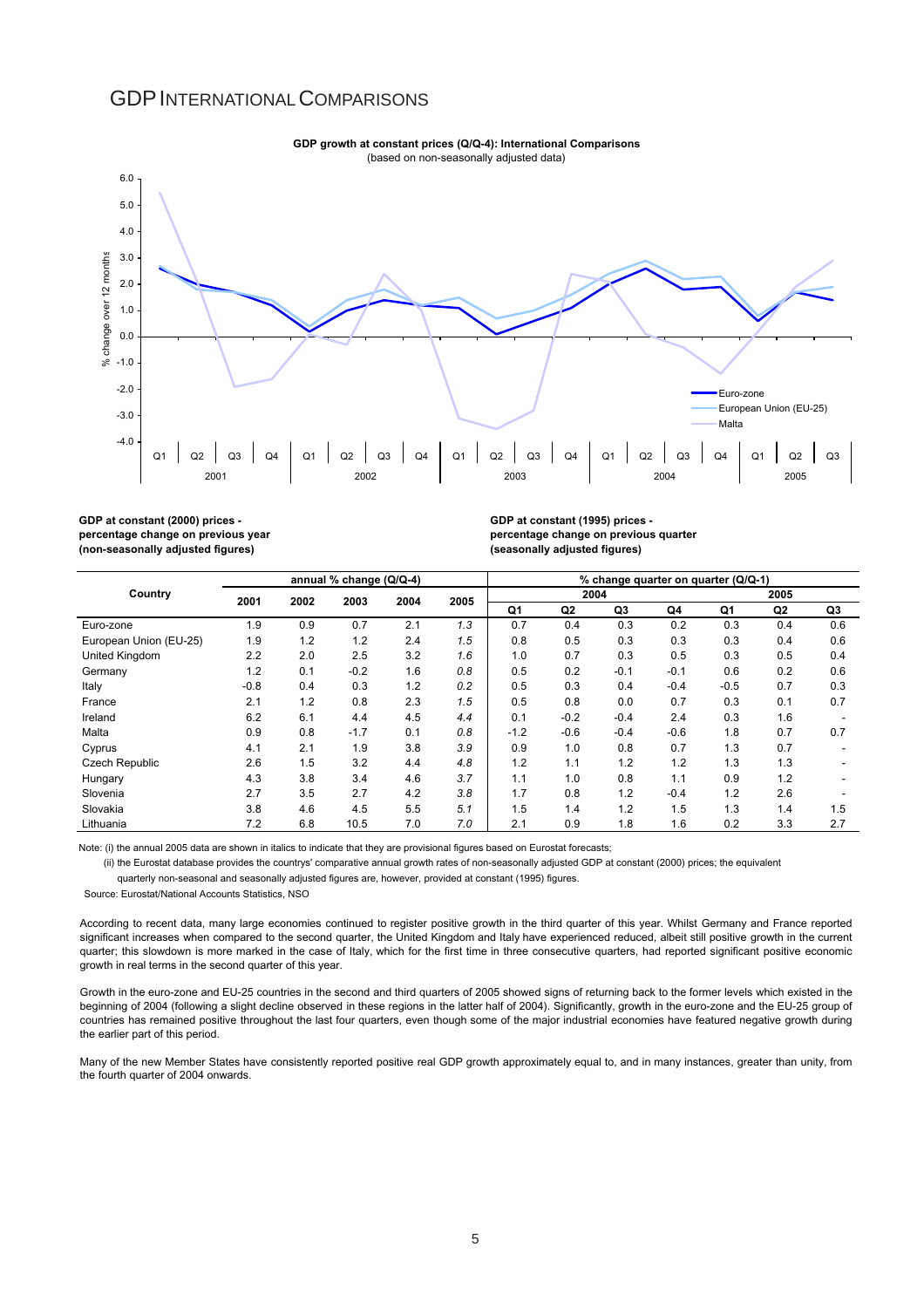### GROSS FIXED CAPITAL FORMATION ...

Gross fixed capital formation consists of resident producers' acquisitions, less disposals, of fixed assets during a given period plus certain additions to the value of non-produced assets realised by the productive activity of producer or institutional units (definition: Eurostat ESA 1995). Non-produced assets consist of those tangible and intangible non-financial assets that come into existence other than through processes of production, and incorporate costs of ownership transfer on, and major improvements to, these assets.



#### **Chained volume measures\*, reference year 2000, non-seasonally adjusted data**

| Year | Quarter        | Transport<br>equipment | Metal products<br>and machinery | Construction<br>(other buildings<br>and structures) | Construction<br>(housing) | Other products<br>(not incl.<br>agriculture) | Total GFCF** | Annual %<br>changes in<br><b>GFCF</b> |
|------|----------------|------------------------|---------------------------------|-----------------------------------------------------|---------------------------|----------------------------------------------|--------------|---------------------------------------|
|      |                |                        |                                 | Lm '000                                             |                           |                                              |              |                                       |
| 2000 |                | 40.319                 | 148.501                         | 116.367                                             | 53,343                    | 11.174                                       | 369,703      |                                       |
| 2001 |                | 15.089                 | 98.063                          | 125.172                                             | 67.840                    | 13.051                                       | 319.216      | $-13.7$                               |
| 2002 |                | $-47.818$              | 95.551                          | 121.004                                             | 72.123                    | 12.706                                       | 253,566      | $-20.6$                               |
| 2003 |                | 20.148                 | 98.413                          | 117.633                                             | 76.429                    | 12.787                                       | 325.410      | 28.3                                  |
| 2004 |                | 20.764                 | 115.114                         | 114,428                                             | 77.924                    | 13,623                                       | 341.854      | 5.1                                   |
| 2004 | Q1             | 4.219                  | 23.392                          | 25.101                                              | 19.298                    | 2.768                                        | 74.779       | $-6.5$                                |
|      | Q2             | 5.693                  | 31,562                          | 27,753                                              | 19,200                    | 3.735                                        | 87,943       | 0.7                                   |
|      | Q3             | 4.877                  | 27.038                          | 32.434                                              | 19.571                    | 3.200                                        | 87.120       | 11.9                                  |
|      | Q4             | 5,975                  | 33.123                          | 29,140                                              | 19,854                    | 3,920                                        | 92,012       | 14.6                                  |
| 2005 | Q1             | 4.691                  | 26.005                          | 25.743                                              | 19.836                    | 3.050                                        | 79.324       | 6.1                                   |
|      | Q <sub>2</sub> | 5.641                  | 31.276                          | 36.886                                              | 20.024                    | 3,668                                        | 97.496       | 10.9                                  |
|      | Q3             | 4,886                  | 27,089                          | 34,002                                              | 20,121                    | 3,177                                        | 89,274       | 2.5                                   |

\*for the purpose of this table, the overall deflator for machinery and equipment was used to derive the constant price figure of the sub-components transport equipment, metal products and machinery; similarly, the overall deflator for construction was used to obtain the separate constant price figures for the other buildings and structures, housing sub-components of construction.

\*\*Total GFCF excludes (i) the amounts representing products of agriculture, forestry and fisheries (such as livestock used for breeding, plantations etc.), as well as (ii) capitalised production.

#### Source: National Accounts Statistics

Expenditure on gross fixed capital formation (transport equipment, metal products and machinery, construction, and other products, but not including agriculture and capitalised production) increased nominally by Lm 21.9 million, or 6.2%, when comparing the 2004 figure with the previous year. In the current quarter of this year, GFCF exhibited a growth of 4.3% over the corresponding third quarter of 2004. Whilst still positive, GFCF during the current quarter has suffered a decline in the growth rate of more than eight percentage points when compared with the corresponding annual growth rate in the preceding quarter of this year.

In real terms, GFCF increased by Lm 16.4 million, representing an increase of 5.1% in 2004 when compared to the previous year. The same constant price figure grew by 2.5% when the third quarter value of 2005 is compared with the corresponding quarter in 2004. Thus the decline in current price GFCF growth referred to beforehand is again reflected in magnitude in constant price terms.

The quarterly individual series depicted above incorporates both private and public expenditure on the relevant components of GFCF. At constant (2000) prices, investment in construction for housing purposes remained relatively stable over the three quarters of 2005, with negligible increases being registered from quarter to quarter; this trend is also clearly reproduced by the consecutive quarterly figures of 2004. Investment in total equipment (incorporating the following major categories: transport equipment, and metal products and machinery) experienced a substantial decline of approximately slightly more than 13% in the third quarter of 2005 when compared with the second quarter of this year. The same constant price figure for the current quarter, however, remained approximately stable when compared to the figure of the same quarter of 2004.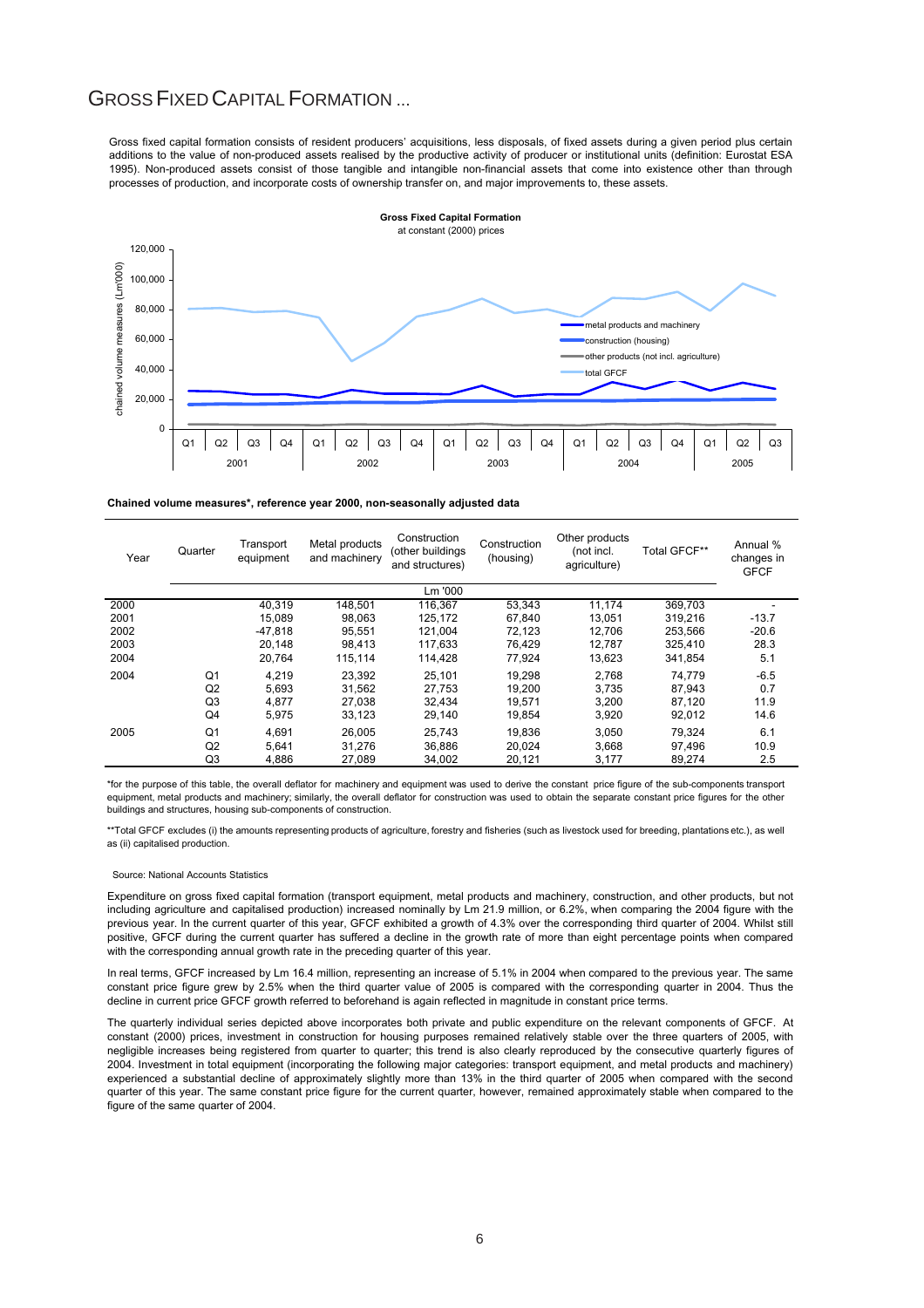### ... GROSS FIXED CAPITAL FORMATION





| Gross Fixed Capital Formation (GFCF) and GDP |  |
|----------------------------------------------|--|
|                                              |  |

|        |                |                   | At current market prices |            | At constant (2000) prices |            |                          |            |                               |
|--------|----------------|-------------------|--------------------------|------------|---------------------------|------------|--------------------------|------------|-------------------------------|
| Period |                | <b>Total GFCF</b> | Annual %<br>changes      | <b>GDP</b> | <b>Total GFCF</b>         | Total GFCF | Annual %<br>changes      | <b>GDP</b> | <b>Total GFCF</b><br>% of GDP |
|        |                | Lm '000           | total GFCF               | Lm '000    | % of GDP                  | Lm '000    | total GFCF               | Lm '000    |                               |
| 2000   |                | 369,703           |                          | 1,654,709  | 22.3                      | 369,703    | $\overline{\phantom{0}}$ | 1,654,709  | 22.3                          |
| 2001   |                | 330,626           | $-10.6$                  | 1,699,645  | 19.5                      | 319,216    | $-13.7$                  | 1,669,109  | 19.1                          |
| 2002   |                | 271,706           | $-17.8$                  | 1,750,520  | 15.5                      | 253,566    | $-20.6$                  | 1,683,014  | 15.1                          |
| 2003   |                | 351,490           | 29.4                     | 1,796,735  | 19.6                      | 325,410    | 28.3                     | 1,635,587  | 19.9                          |
| 2004   |                | 373,437           | 6.2                      | 1,827,154  | 20.4                      | 341,854    | 5.1                      | 1,654,502  | 20.7                          |
| 2004   | Q <sub>1</sub> | 81,611            | $-5.5$                   | 432,430    | 18.9                      | 74,779     | $-6.5$                   | 395,008    | 18.9                          |
|        | Q2             | 96,151            | 1.7                      | 452,880    | 21.2                      | 87,943     | 0.7                      | 410,099    | 21.4                          |
|        | Q <sub>3</sub> | 95,070            | 13.2                     | 478,261    | 19.9                      | 87,120     | 11.9                     | 427.200    | 20.4                          |
|        | Q4             | 100.604           | 16.1                     | 463.583    | 21.7                      | 92,012     | 14.6                     | 422,195    | 21.8                          |
| 2005   | Q <sub>1</sub> | 88,086            | 7.9                      | 434,857    | 20.3                      | 79,324     | 6.1                      | 395,837    | 20.0                          |
|        | Q2             | 108,278           | 12.6                     | 477,096    | 22.7                      | 97,496     | 10.9                     | 417,838    | 23.3                          |
|        | Q <sub>3</sub> | 99,178            | 4.3                      | 501,481    | 19.8                      | 89,274     | 2.5                      | 439,500    | 20.3                          |

Note: Total GFCF excludes amounts representing products of agriculture, forestry and fisheries, as well as capitalized production. Source: National Statistics Office

The graph above clearly depicts that an extraordinary decline in total GFCF (both in nominal and constant price terms), expressed as a percentage of GDP, occurred during the second quarter of 2002. This is also evident in the previous graph which showed the absolute amounts of total GFCF. This occurred as a result of the disposal of aircraft by the air transport sub-sector during this particular quarter (also refer to the first column in the preceding table, where this particular movement in the GFCF component of transport equipment is clearly shown in more detail).

The graph above also shows a significant decline in the total GFCF as a percentage of GDP figure in the third quarter of 2005, when compared to the preceding quarter. This occurred as a consequence of the combined opposite movements of the numerator and denominator of the ratio in question during the period - when compared with the previous quarter, total GFCF has decreased, while GDP has increased, regardless of whether these two variables are expressed in current or constant prices. The reason for this drop in GFCF from the second quarter can be attributed chiefly to a fall of 13.4 per cent in the nominal value of imports of capital goods.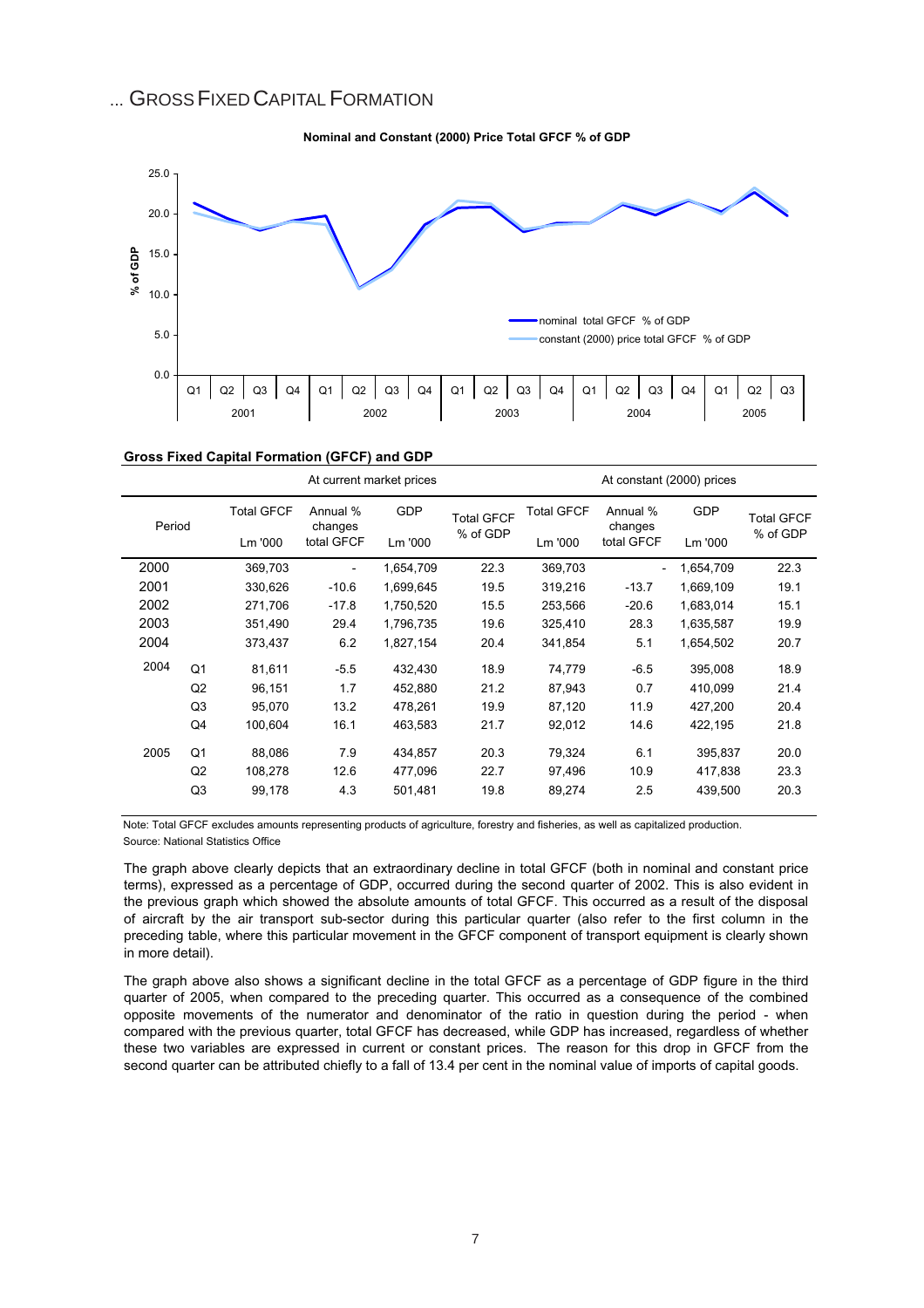### GOVERNMENT FINANCE

#### **General Government Sector data 2000-2005 Q3**



#### **General Government Sector data: annual and quarter changes**

| Year |                | Total revenue | Change | Total expenditure | Change  | Deficit (-) / Surplus<br>$^{(+)}$ | Change   | Debt $(*)$ |
|------|----------------|---------------|--------|-------------------|---------|-----------------------------------|----------|------------|
|      |                | Lm000's       | %      | Lm000's           | $\%$    | Lm000's                           | %        | Lm000's    |
| 2000 |                | 594.336       |        | 699.671           |         | $-105,335$                        |          | 950.399    |
| 2001 |                | 639.452       | 7.6    | 750.878           | 7.3     | $-111.426$                        | 5.8      | 1,072,925  |
| 2002 |                | 696.053       | 8.9    | 796.202           | 6.0     | $-100, 149$                       | $-10.1$  | 1,100,541  |
| 2003 |                | 717.638       | 3.1    | 903.799           | 13.5    | $-186.161$                        | 85.9     | 1,304,734  |
| 2004 |                | 797.899       | 11.2   | 891.764           | $-1.3$  | $-93,865$                         | $-49.6$  | 1,401,725  |
|      | Q <sub>1</sub> | 151.183       | $-1.1$ | 215.798           | 2.2     | $-64.615$                         | 10.9     | 1,327,453  |
| 2004 | Q <sub>2</sub> | 187.903       | 12.9   | 225.341           | $-0.2$  | $-37,438$                         | $-36.9$  | 1,379,358  |
|      | Q <sub>3</sub> | 200,311       | 17.0   | 216.342           | 10.3    | $-16,031$                         | $-35.7$  | 1,393,476  |
|      | Q <sub>4</sub> | 258,502       | 13.8   | 234.282           | $-13.5$ | 24,220                            | $-155.5$ | 1,401,725  |
|      | Q <sub>1</sub> | 169,179       | 11.9   | 223.462           | 3.6     | $-54.283$                         | $-16.0$  | 1,426,205  |
| 2005 | Q <sub>2</sub> | 202.413       | 7.7    | 240.051           | 6.5     | $-37,638$                         | 0.5      | 1,436,148  |
|      | Q <sub>3</sub> | 226,455       | 13.1   | 223,815           | 3.5     | 2,639                             | $-116.5$ | 1,428,907  |

(\*) Position at end of period.

Data are based on ESA95 methodology and are provisional.

Source: National Statistics Office

The tables on Government finance data on this and the following sheets present aggregates (revenue, expenditure and debt positions and flows), which are based on ESA95 methodology. Therefore the data covers all the accounts of budgetary central government, the extra budgetary units (EBUs), as well as the local councils. The cash data from the Departmental Accounting System (DAS) has been adjusted for accruals.

The debt and deficit data are in line with the Maastricht criteria. Indeed the end of year deficit data above corresponds to the figures in the table on government deficit and debt.

The data in this release are based on the latest available sources, and contain updates to the previous release in this series.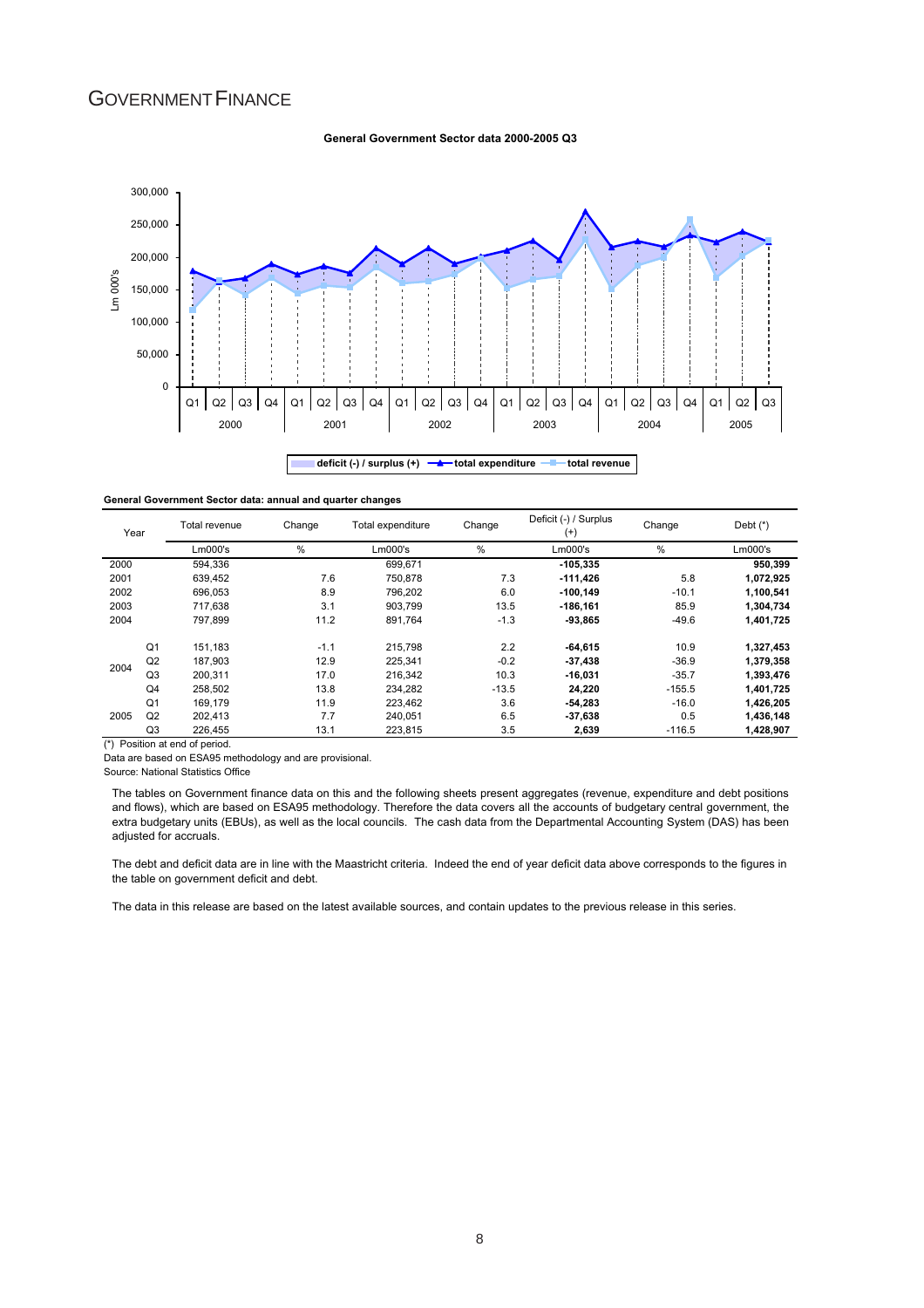### **GOVERNMENT REVENUE**



#### **Components of General Government Sector's revenue 2000-2005 Q3**



| Year |                | Market output | Taxes on<br>production and<br>imports | Property income,<br>receivable | Current taxes on<br>income, wealth,<br>etc. | Social<br>contributions<br>receivable* | Current and<br>capital transfers<br>receivable | Total revenue |
|------|----------------|---------------|---------------------------------------|--------------------------------|---------------------------------------------|----------------------------------------|------------------------------------------------|---------------|
|      |                |               |                                       |                                | Lm000's                                     |                                        |                                                |               |
| 2000 |                | 28,338        | 214,432                               | 43,301                         | 155,349                                     | 128,367                                | 24,550                                         | 594,336       |
| 2001 |                | 31,385        | 229,800                               | 46,764                         | 174.481                                     | 146,067                                | 10,956                                         | 639,452       |
| 2002 |                | 32,790        | 249.881                               | 43.830                         | 206.786                                     | 146.799                                | 15.967                                         | 696,053       |
| 2003 |                | 36,312        | 242.885                               | 49,350                         | 221.506                                     | 150.094                                | 17,492                                         | 717,638       |
| 2004 |                | 41.060        | 285.189                               | 49.694                         | 222.486                                     | 155.101                                | 44.371                                         | 797,899       |
|      | Q1             | 8,328         | 67,428                                | 16,591                         | 25,922                                      | 29,839                                 | 3.074                                          | 151,183       |
|      | Q2             | 8.562         | 64.327                                | 10.527                         | 56.483                                      | 39.108                                 | 8.895                                          | 187.903       |
| 2004 | Q <sub>3</sub> | 9,535         | 72.074                                | 8,093                          | 59.658                                      | 39,097                                 | 11.854                                         | 200,311       |
|      | Q <sub>4</sub> | 14,635        | 81.359                                | 14,482                         | 80,423                                      | 47,056                                 | 20,547                                         | 258,502       |
|      | Q1             | 11.156        | 70.315                                | 14.288                         | 22.849                                      | 32.295                                 | 18.275                                         | 169.179       |
| 2005 | Q2             | 8.561         | 71.797                                | 11,636                         | 59.877                                      | 38.086                                 | 12.457                                         | 202,413       |
|      | Q <sub>3</sub> | 10,155        | 83,882                                | 7,475                          | 68,778                                      | 41,101                                 | 15.063                                         | 226,455       |

Data are based on ESA95 methodology and are consolidated.

Data are provisional.

\* Revenue Category 'Social contributions receivable' includes the Government's Treasury Pensions (as imputed social contributions). Source: National Statistics Office

Total General Government revenue for the third quarter of 2005 amounted to Lm226.5 million, an increase of Lm26.1 million, or 13.1 per cent compared to the third quarter of 2004. The main increases were reported under Taxes on Production and Imports (+Lm11.8 million or 16.4 per cent) due to higher revenue from VAT, and under Current Taxes on Income and Wealth (+Lm9.1 million or 15.3 per cent).

The data in the table above include updates, which were essentially due to the reclassification of certain transactions covering transfers from Central Government to the Extra Budgetary Units.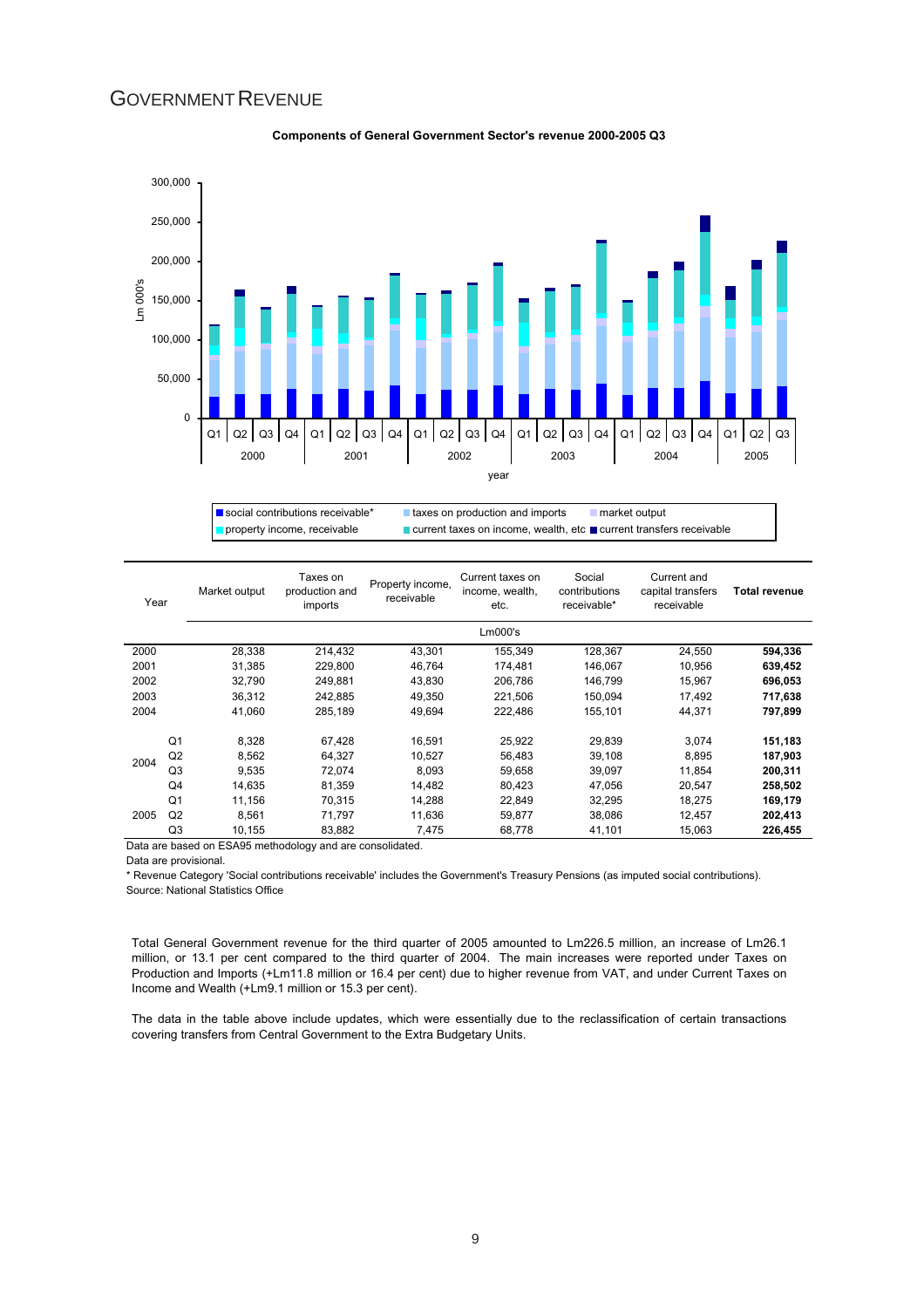### GOVERNMENT EXPENDITURE



**Components of the General Government Sector's expenditure 2000-2005 Q3**

| Lm000's                                                                            | 699,671<br>750,878 |
|------------------------------------------------------------------------------------|--------------------|
|                                                                                    |                    |
| 2000<br>221,219<br>76,874<br>64.015<br>76,188<br>208,047<br>53,329                 |                    |
| 2001<br>257,704<br>71.853<br>63,568<br>67,227<br>222,901<br>67,624                 |                    |
| 2002<br>265,227<br>79.919<br>69,314<br>82,293<br>232.497<br>66.952                 | 796,202            |
| 2003<br>277.623<br>87.685<br>69,242<br>96,670<br>245.420<br>127.161                | 903,799            |
| 2004<br>282,070<br>254.923<br>100.639<br>99.740<br>75,985<br>78,407                | 891,764            |
| Q <sub>1</sub><br>70,950<br>18,942<br>17,471<br>64,315<br>19,749<br>24,371         | 215,798            |
| Q <sub>2</sub><br>69,029<br>24,633<br>18,996<br>19,766<br>65,971<br>26,947<br>2004 | 225,341            |
| Q3<br>19.481<br>69,938<br>21,585<br>24,562<br>59,629<br>21,146                     | 216,342            |
| Q <sub>4</sub><br>72.154<br>29.151<br>18.566<br>16,608<br>65.007<br>32.797         | 234,282            |
| Q <sub>1</sub><br>70.101<br>20.425<br>16.871<br>21.491<br>67,663<br>26.911         | 223,462            |
| 2005<br>Q2<br>71.663<br>23,230<br>21,911<br>27,699<br>69.644<br>25,904             | 240,051            |
| Q <sub>3</sub><br>24,998<br>70.574<br>22.545<br>19,146<br>62,270<br>24,282<br>.    | 223,815            |

Data are based on ESA95 methodology and are consolidated.

Data are provisional.

\* Expenditure Category 'Other' includes subsidies payable, recurrent and capital transfers.

Source: National Statistics Office

Total expenditure during the third quarter of 2005 amounted to Lm223.8 million, an increase of Lm7.5 million, or 3.5 per cent over the third quarter of 2004.

The main increase was due to the Other category (+Lm3.1 million or 14.8 per cent), mainly due to higher expenditure on recurrent and capital transfers. Other comparative increases were reported under social benefits (+Lm2.6 million or 4.4 per cent) and intermediate consumption (+Lm1.0 million or 4.4 per cent).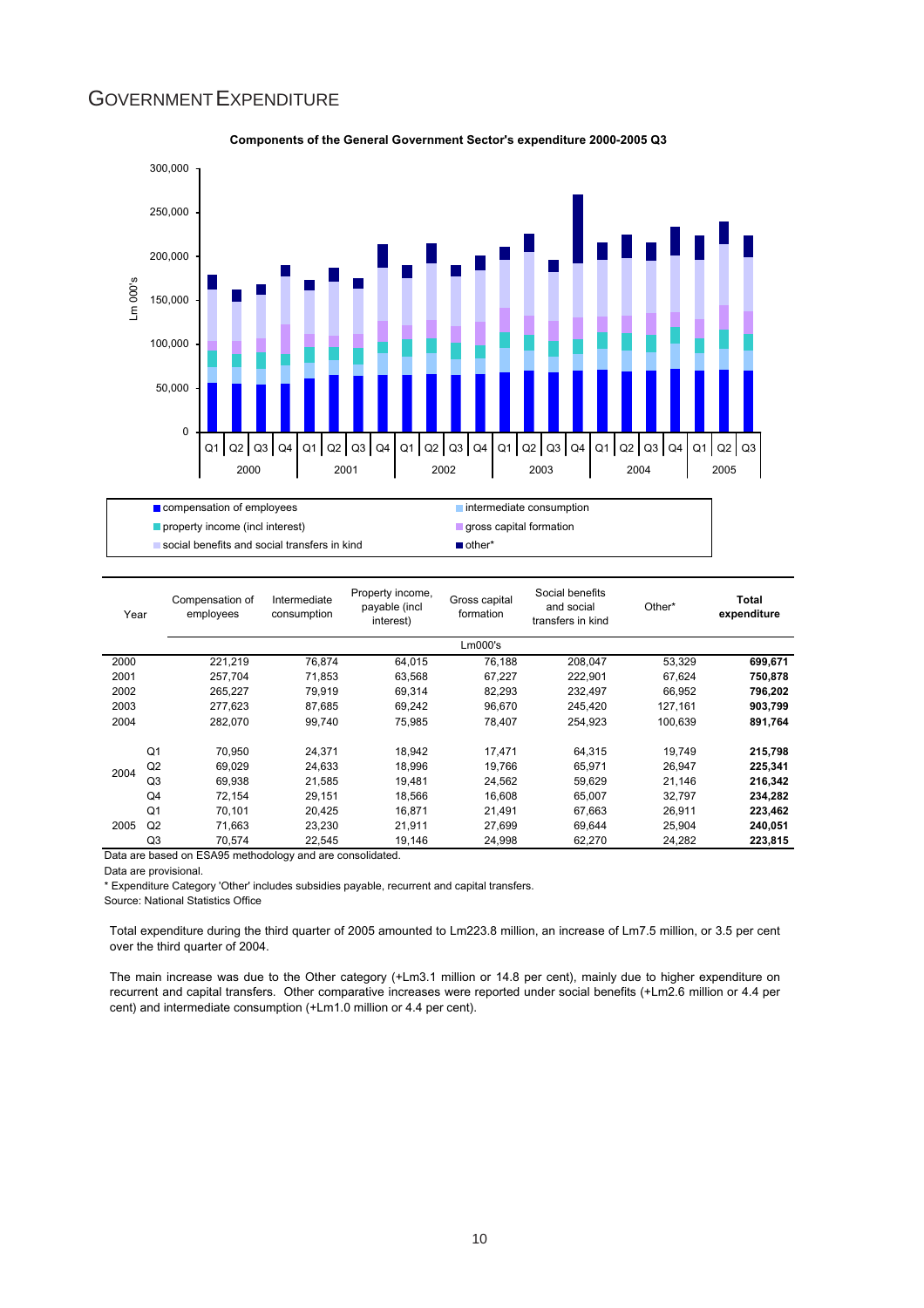# GOVERNMENT DEBT

#### **General Government debt and debt guarantees**

|      |                |            |           |                                                                       |                      | Lm 000's                       |
|------|----------------|------------|-----------|-----------------------------------------------------------------------|----------------------|--------------------------------|
|      |                |            |           | Debt position of Central Government Sector (S.1311) (Including EBU's) |                      |                                |
|      |                |            | Domestic  | Foreign                                                               | <b>Total Central</b> |                                |
|      |                | short-term | long-term | short-term                                                            | long-term            | Government debt<br>outstanding |
|      | Q <sub>1</sub> | 265,616    | 845,671   | 0                                                                     | 68,681               | 1,179,967                      |
| 2003 | Q2             | 289,716    | 854,585   | 0                                                                     | 90,227               | 1,234,528                      |
|      | Q <sub>3</sub> | 269,502    | 898,954   | 0                                                                     | 88,337               | 1,256,793                      |
|      | Q4             | 287,549    | 927,054   | 0                                                                     | 89,435               | 1,304,038                      |
|      | Q <sub>1</sub> | 311,128    | 931,637   | 0                                                                     | 83,996               | 1,326,761                      |
| 2004 | Q2             | 317,087    | 978,924   | 0                                                                     | 82,661               | 1,378,671                      |
|      | Q <sub>3</sub> | 310,136    | 1,001,728 | 0                                                                     | 80,930               | 1,392,794                      |
|      | Q4             | 283,222    | 1,035,322 | 0                                                                     | 82,503               | 1,401,048                      |
|      | Q <sub>1</sub> | 274,133    | 1,073,919 | 0                                                                     | 77,475               | 1,425,526                      |
| 2005 | Q2             | 250,963    | 1,108,550 | 0                                                                     | 76,253               | 1,435,468                      |
|      | Q3             | 211,527    | 1,141,621 | 0                                                                     | 75,076               | 1,428,224                      |

| Debt position of Local Government Sector (S.1313) |  |
|---------------------------------------------------|--|
|                                                   |  |

|      |                |            | Domestic  | Foreign    | <b>Total Local</b><br>Government debt |             |
|------|----------------|------------|-----------|------------|---------------------------------------|-------------|
|      |                | short-term | long-term | short-term | long-term                             | outstanding |
|      | Q <sub>1</sub> | 229        | 354       |            | $\Omega$                              | 583         |
| 2003 | Q2             | 206        | 416       | 0          | $\mathbf{0}$                          | 622         |
|      | Q <sub>3</sub> | 182        | 477       | 0          | $\Omega$                              | 659         |
|      | Q4             | 158        | 538       | 0          | $\Omega$                              | 696         |
|      | Q <sub>1</sub> | 164        | 527       | 0          | 0                                     | 691         |
| 2004 | Q2             | 171        | 516       | 0          | $\Omega$                              | 686         |
|      | Q <sub>3</sub> | 177        | 504       | 0          | $\Omega$                              | 682         |
|      | Q4             | 184        | 493       | 0          | $\Omega$                              | 677         |
|      | Q <sub>1</sub> | 184        | 495       | 0          | $\Omega$                              | 679         |
| 2005 | Q2             | 185        | 496       | 0          | $\Omega$                              | 681         |
|      | Q <sub>3</sub> | 185        | 497       | 0          | 0                                     | 683         |

**Debt position of General Government Sector (S.13) and guaranteed debt** 

Lm000

|      |                |            | Domestic  |              | Foreign   | <b>Total General</b><br>Government debt | Outstanding balances on<br>Government guaranteed |  |
|------|----------------|------------|-----------|--------------|-----------|-----------------------------------------|--------------------------------------------------|--|
|      |                | short-term | long-term | short-term   | long-term | outstanding                             | debt                                             |  |
|      | Q1             | 265,845    | 846,025   | $\mathbf{0}$ | 68,681    | 1,180,550                               | 344,159                                          |  |
| 2003 | Q2             | 289.922    | 855.001   | 0            | 90.227    | 1,235,150                               | 325,480                                          |  |
|      | Q <sub>3</sub> | 269.684    | 899.431   | 0            | 88.337    | 1.257.452                               | 324,085                                          |  |
|      | Q4             | 287,707    | 927,592   | 0            | 89,435    | 1,304,733                               | 273,312                                          |  |
|      | Q <sub>1</sub> | 311,292    | 932.164   | 0            | 83.996    | 1,327,453                               | 265,722                                          |  |
| 2004 | Q2             | 317.257    | 979.439   | $\mathbf{0}$ | 82.661    | 1.379.358                               | 304.261                                          |  |
|      | Q3             | 310,313    | 1,002,232 | 0            | 80,930    | 1,393,476                               | 305,034                                          |  |
|      | Q4             | 283.406    | 1,035,816 | 0            | 82.503    | 1,401,725                               | 303,534                                          |  |
|      | Q <sub>1</sub> | 274.317    | 1.074.414 | $\mathbf{0}$ | 77.475    | 1.426.205                               | 299,907                                          |  |
| 2005 | Q2             | 251,306    | 1,108,589 | 0            | 76,253    | 1,436,148                               | 297,630                                          |  |
|      | Q <sub>3</sub> | 211,713    | 1,142,118 | 0            | 75,076    | 1,428,907                               | 327,378                                          |  |

Notes:

1 Debt Position is taken at Nominal Value, in line with Maastricht debt provisions; at the end of the period indicated.

<sup>2</sup> All debt positions are consolidated between the different sub-sectors of general government.

3 As from Q4 2003, the debt assumption of the ex shipyards' loans has been included with the debt balances of Central Government.

<sup>4</sup> Data are subject to revision.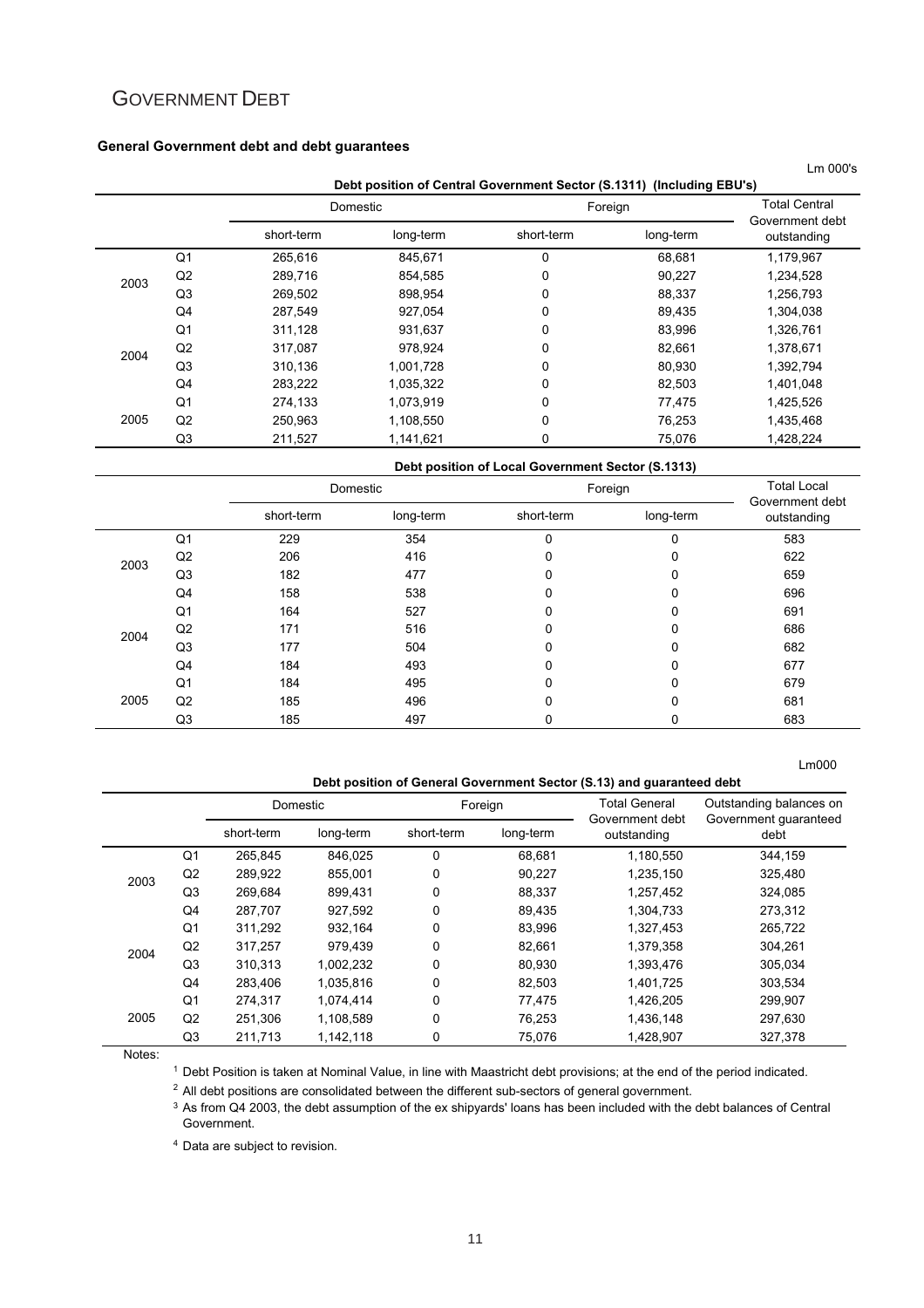### GOVERNMENT DEFICIT AND DEBT





|                                                                                                     | 2000       | 2001       | 2002        | 2003       | 2004                  |  |
|-----------------------------------------------------------------------------------------------------|------------|------------|-------------|------------|-----------------------|--|
|                                                                                                     |            |            | Lm000's     |            |                       |  |
| <b>Structural Deficit of Consolidated Fund Transactions</b>                                         | $-94,727$  | $-85,292$  | $-87,675$   | $-105,445$ | $-94,018$             |  |
| Adjustments to the Consolidated Fund:                                                               |            |            |             |            |                       |  |
| Loans granted $(+)$                                                                                 | 11.807     | 10,984     | 9,539       | 4,095      | $0-1$                 |  |
| Loans repayments (-)                                                                                | $-1,658$   | $-2,873$   | $\Omega$    | $-153$     | $-114$ $2$            |  |
| Equities, acquisitions (+)                                                                          | 250        | 286        | 35          | 12         | 12                    |  |
| Equities, sales (-)                                                                                 | $\Omega$   | $\Omega$   | $\Omega$    | $\Omega$   | 0                     |  |
| Other financial transactions                                                                        | $-1,689$   | $-769$     | $-397$      | $\Omega$   | $-1,458$ <sup>4</sup> |  |
| Difference interest paid (+) and interest accrued (-)                                               | $-3,941$   | 1,447      | 361         | $-2,279$   | $-1,545$ <sup>5</sup> |  |
| Other accounts receivable (+) and payable (-)                                                       | 1,526      | 1,727      | 3,760       | $-13,100$  | $5,074$ $6$           |  |
| Net Borrowing (-) / Net Lending (+) of public entities forming part of<br><b>Central Government</b> | $-13.955$  | $-15.119$  | $-15.189$   | $-19.085$  | $-3.896$              |  |
| Other adjustments (+/-)                                                                             |            |            |             |            |                       |  |
| Treasury Clearance Fund flows in deposits accounts                                                  | $-2.045$   | $-4.766$   | $-127$      | 748        | $-802$                |  |
| Treasury Clearance Fund flows in advance accounts                                                   | $-11,424$  | $-11,255$  | 364         | 651        | 760                   |  |
| Treasury Clearance Fund flows in unallocated stores                                                 | 9.549      | $\Omega$   | 2           | 106        | 17                    |  |
| Sinking Fund interests' received                                                                    | $-21$      | $\Omega$   | $\Omega$    | 1,756      | 1,905                 |  |
| Loan Cancellation in Kalaxlokk Co. Ltd                                                              | $\Omega$   | $-6.686$   | $\Omega$    | 0          | $\Omega$              |  |
| Malta International Airport special dividend                                                        | 0          | 0          | $-11.287$   | 0          | $\Omega$              |  |
| Malta Shipyards adjustment                                                                          | $\Omega$   | 0          | 0           | $-52.933$  | $\Omega$              |  |
| Net Borrowing (-) / Net Lending (+) of Central Government (S.1311)                                  | $-106.328$ | $-112.316$ | $-100.614$  | $-185.626$ | $-94.065$             |  |
| Net Borrowing (-) / Net Lending (+) of Local Government (S.1313)                                    | 993        | 890        | 465         | $-534$     | 200                   |  |
| Net Borrowing (-) / Net Lending (+) of General Government (S.13)                                    | $-105.335$ | $-111.426$ | $-100, 149$ | $-186.161$ | $-93.865$             |  |
| as a % of GDP*                                                                                      | 6.3        | 6.6        | 5.8         | 10.4       | 5.1                   |  |
| General Government (S.13) Debt                                                                      | 950,399    | 1,072,925  | 1,100,541   | 1,304,734  | 1,401,725             |  |
| as a % of GDP*                                                                                      | 57.5       | 63.5       | 63.2        | 72.8       | 75.9                  |  |

1. Consolidated Fund loans to Malta Drydocks, Malta Shipbuilding and Gozo Ferries Co. Ltd. (all 100% Government owned).

2. Repayments of loans made by Malta Government Investments Ltd / Malta Development Corporation, Malpro Ltd and Water Services Corporation

3. Acquisition of shares in Multilateral Investment Guarantee Agency (subscription shares), European Bank for Reconstruction and Development

(subsriptions shares), and Malta Government Privatisation plc. (increase in shareholding).

4. Non-trading profits among Central Bank of Malta transfers to Government

5. Difference between the interest paid and accrued of the Treasury Bills, Malta Government Stocks and Foreign Loans

6. Accruals adjustment for the main revenue earning and spending departments.

7. The net borrowing (-) / net lending (+) of the extra budgetary units forming part of the cental government sector (based on a delimitation exercise).

\* GDP (at current market prices) as at 1st September 2005.

Data for 2001 to 2004 are half finalised.

This table explains the transition from the structural deficit of the consolidated fund, to the deficit position for the General Government sector. At the end of 2004, the nominal General Government gross consolidated debt amounted to Lm1,401.7 million, or 75.1 per cent of the GDP, while the deficit for the year was of Lm93.9 million, or 5.1 per cent of GDP.

Malta reports its debt and deficit levels twice a year. The data on this sheet are extracted from the last update submitted to the Commission on 1st September 2005.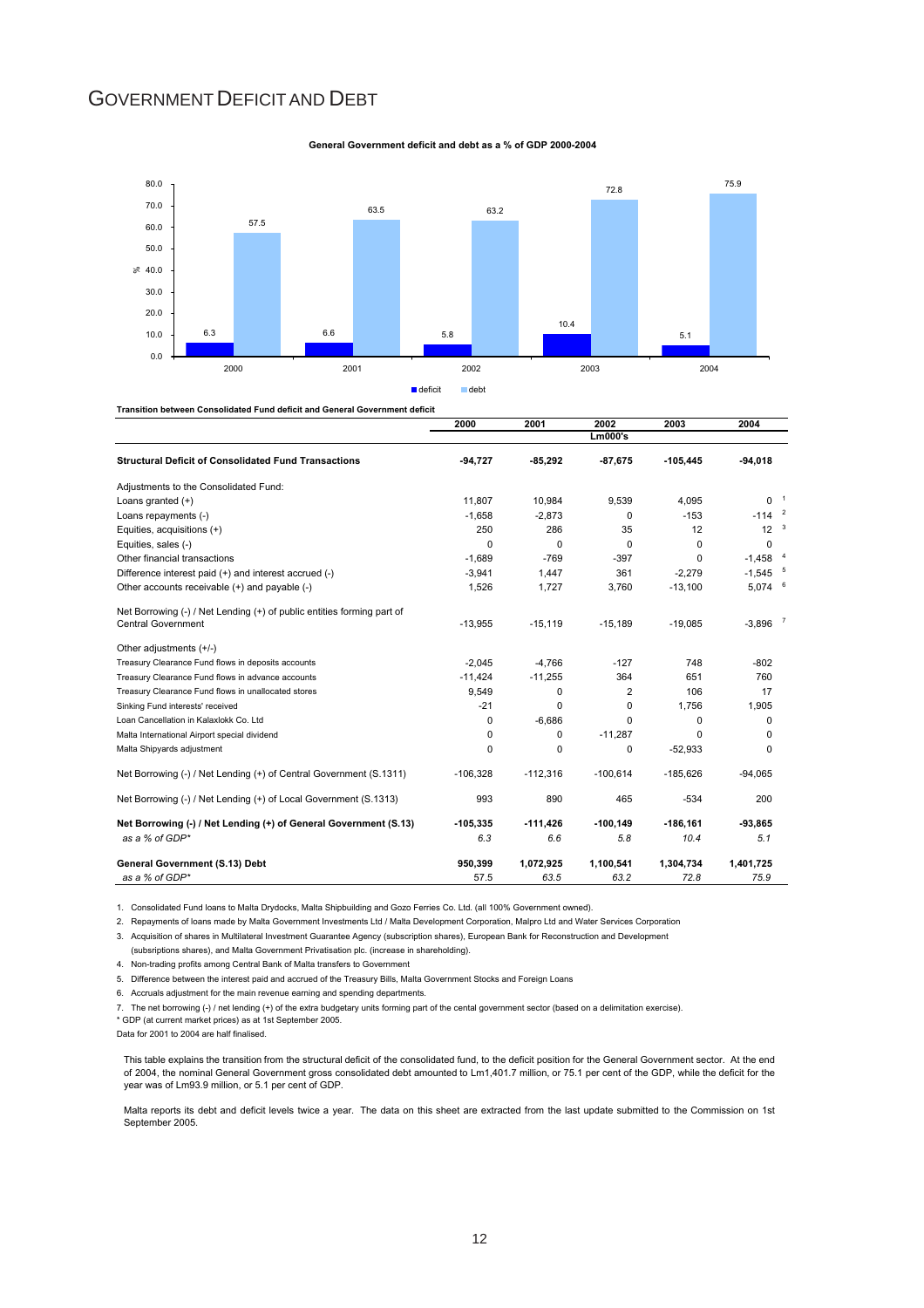### BALANCE OF PAYMENTS



current account balance **-**trade in goods and services (net) - income (net) - current account balance as a % of the GDP (right axis)

#### **Current Account balance**

|  | Lm thousand |  |
|--|-------------|--|
|--|-------------|--|

|                   |                |            | Trade in goods and services (net) |            | Income     |            | Transfers (net) |            | Current<br>Account | Gross<br>Domestic    | Balance as<br>a % of the |
|-------------------|----------------|------------|-----------------------------------|------------|------------|------------|-----------------|------------|--------------------|----------------------|--------------------------|
|                   |                | Goods      | Services                          | Total      | (net)      | Government | Other           | Total      | Balance            | Product <sup>*</sup> | GDP                      |
| 2000              |                | $-330,994$ | 163,717                           | $-167.277$ | $-53,094$  | 347        | 10,814          | 11,161     | $-209,210$         | 1,654,710            | $-12.6$                  |
| 2001              |                | $-254.665$ | 166,164                           | $-88.501$  | 11,107     | 3.595      | 170             | 3.765      | $-73,629$          | 1,699,647            | $-4.3$                   |
| 2002              |                | $-154.247$ | 173,236                           | 18.989     | 2,554      | 3,152      | $-19.288$       | $-16, 136$ | 5.407              | 1,750,516            | 0.3                      |
| 2003              |                | $-259.148$ | 184.360                           | $-74.788$  | $-11,343$  | 8.927      | $-28.060$       | $-19.133$  | $-105,264$         | 1,796,735            | $-5.9$                   |
| 2004 <sup>p</sup> |                | $-289,388$ | 151,242                           | $-138,146$ | $-22,833$  | $-693$     | $-25,205$       | $-25.898$  | $-186,877$         | 1,827,153            | $-10.2$                  |
| 2003              | Q <sub>1</sub> | $-65,798$  | 16,041                            | $-49,757$  | 8,624      | $-492$     | $-5,546$        | $-6,038$   | $-47,171$          | 414,516              | $-11.4$                  |
|                   | Q2             | $-76,682$  | 55.436                            | $-21,246$  | $-4.777$   | 5,013      | $-4,702$        | 311        | $-25,712$          | 451,984              | $-5.7$                   |
|                   | Q3             | $-63,837$  | 77,170                            | 13,333     | 6,424      | 2,806      | $-8,063$        | $-5,257$   | 14,500             | 471,682              | 3.1                      |
|                   | Q4             | $-52,831$  | 35.714                            | $-17,117$  | $-21,614$  | 1.600      | $-9.749$        | $-8.149$   | $-46.880$          | 458,552              | $-10.2$                  |
| 2004 <sup>p</sup> | Q1             | $-31,408$  | 20.142                            | $-11.266$  | $-5.747$   | 2,222      | $-8.971$        | $-6.749$   | $-23.762$          | 432.429              | $-5.5$                   |
|                   | Q <sub>2</sub> | $-85,210$  | 48.293                            | $-36.917$  | 19.971     | 561        | $-6,294$        | $-5.733$   | $-22.679$          | 452.880              | $-5.0$                   |
|                   | Q3             | $-66,665$  | 58,416                            | $-8,249$   | $-35,468$  | $-126$     | $-3,918$        | $-4,044$   | $-47,761$          | 478,261              | $-10.0$                  |
|                   | Q4             | $-106.105$ | 24.391                            | $-81,714$  | $-1.591$   | $-3,350$   | $-6,022$        | $-9.372$   | $-92.677$          | 463,583              | $-20.0$                  |
| 2005 <sup>p</sup> | Q1             | $-80,750$  | 26,328                            | $-54,422$  | 9,791      | $-5,380$   | $-1,338$        | $-6,718$   | $-51,349$          | 434,857              | $-11.8$                  |
|                   | Q <sub>2</sub> | $-94,878$  | 52,525                            | $-42.353$  | $-16, 156$ | 342        | $-1,503$        | $-1,161$   | $-59.670$          | 477,096              | $-12.5$                  |
|                   | Q3             | -78,468    | 72,885                            | $-5,583$   | $-12,596$  | 4,680      | $-1,619$        | 3,061      | $-15,118$          | 501,481              | $-3.0$                   |

<sup>p</sup> provisional

Provisional indicators on the international economic and financial transactions of Malta during the third quarter of 2005 reveal an improvement in the current account balance of Lm32.6 million, from a net deficit of Lm47.8 million during the September 2004 quarter to one of Lm15.1 million during the relative quarter in 2005.

Accounting for this improvement was essentially an amelioration in the net balances of the income account, the services account as well as the current transfers account of the statement.

As a result, the ratio of the current account balance to the Gross Domestic Product at current market prices for the third quarter of 2005 improved to a level of -3.0 percent as opposed to a level of -10.0 percent recorded during the same quarter in 2004.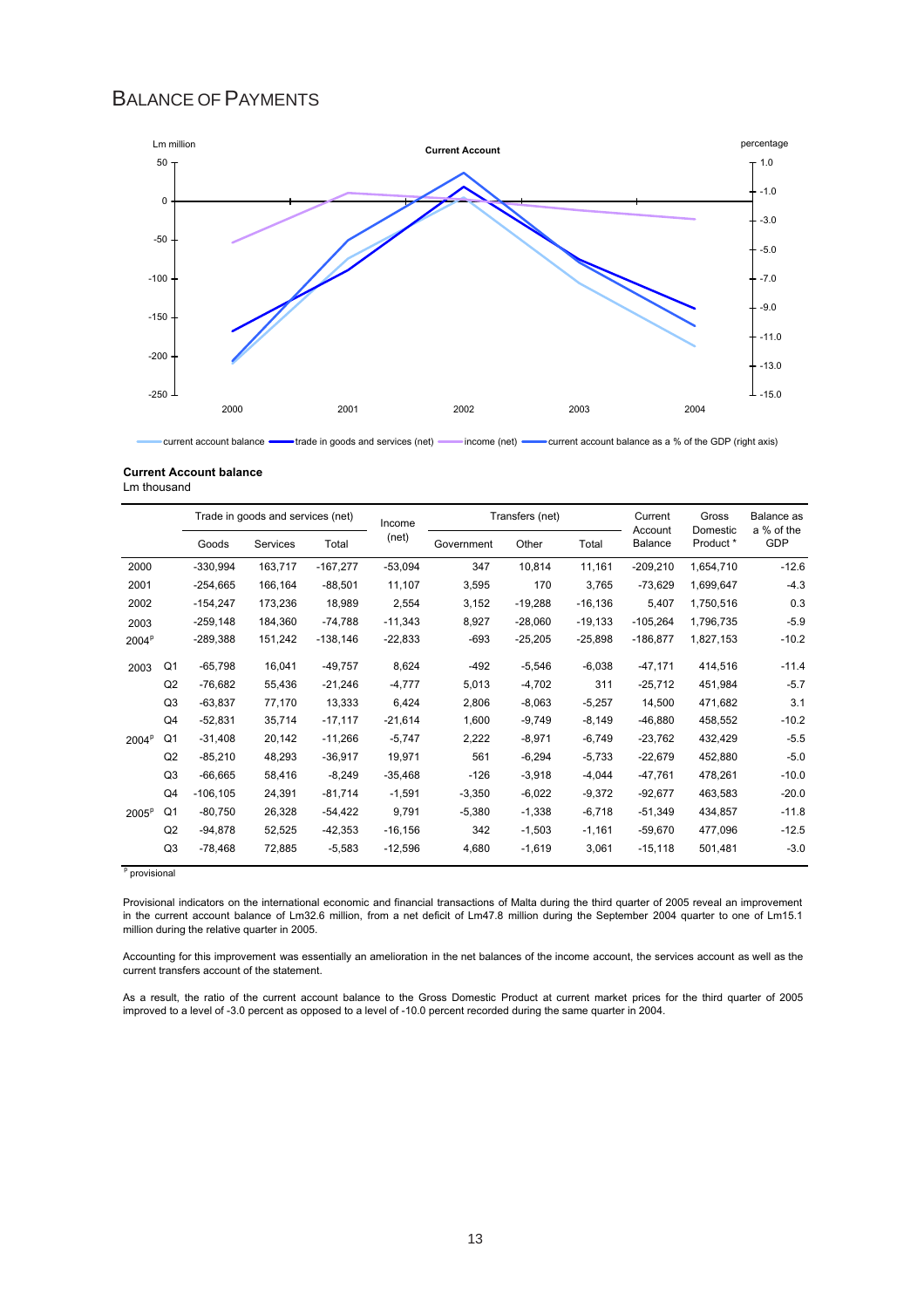# MERCHANDISETRADE





#### **Balance of trade**

|                   |                | <b>Imports</b> |                 |                | <b>Exports</b>  | Trade gap            |                 |  |
|-------------------|----------------|----------------|-----------------|----------------|-----------------|----------------------|-----------------|--|
|                   |                | <b>Imports</b> | % change        | <b>Exports</b> | % change        | Excess of<br>imports | % change        |  |
|                   |                |                | over prev. year |                | over prev. year | over exports         | over prev. year |  |
| 2000              |                | 1,492,377      | 31.4            | 1,072,446      | 35.6            | 419,931              | 21.8            |  |
| 2001              |                | 1,225,159      | $-17.9$         | 880.648        | $-17.9$         | 344.511              | $-18.0$         |  |
| 2002              |                | 1,227,458      | 0.2             | 960.728        | 9.1             | 266.730              | $-22.6$         |  |
| 2003              |                | 1,281,279      | 4.4             | 928,312        | $-3.4$          | 352,967              | 36.2            |  |
| 2004 <sup>p</sup> |                | 1,315,377      | 2.7             | 903.817        | $-2.6$          | 411.560              | 16.6            |  |
| 2004 <sup>p</sup> | Q <sub>1</sub> | 312.506        | 1.6             | 235.753        | 6.7             | 76.753               | $-11.4$         |  |
|                   | Q2             | 333,148        | $-0.4$          | 223.524        | $-4.3$          | 109.624              | 9.9             |  |
|                   | Q <sub>3</sub> | 310,447        | $-2.8$          | 221,280        | $-3.8$          | 89,167               | 0.3             |  |
|                   | Q4             | 359,276        | 12.0            | 223,259        | $-8.4$          | 136.017              | 76.3            |  |
| 2005 <sup>P</sup> | Q1             | 291,771        | $-6.6$          | 184,657        | $-21.7$         | 107,114              | 39.6            |  |
|                   | Q <sub>2</sub> | 330.395        | $-0.8$          | 205.816        | $-7.9$          | 124,579              | 13.6            |  |
|                   | Q3             | 317.689        | 2.3             | 200.801        | $-9.2$          | 116.888              | 31.1            |  |

At the end of 2004, imports amounted to Lm1,313.5, thus showing a steady increase of 2.7 per cent or Lm34.1 million over 2003. Exports, on the other hand, did the opposite and narrowed down by Lm24.5 million or 2.6 per cent.

The visible trade gap widened by Lm58.6 or 16.6 per cent from Lm353.0 million in 2003 to Lm411.6 in 2004.

During the July-September quarter 2005, imports went up by 2.3 per cent or Lm7.2 million over the corresponding quarter in 2004. Exports went down by Lm20.5 million or 9.2 per cent.

The visible trade gap stood at Lm116.9 million, which is 31.1 per cent higher than the corresponding quarter trade gap.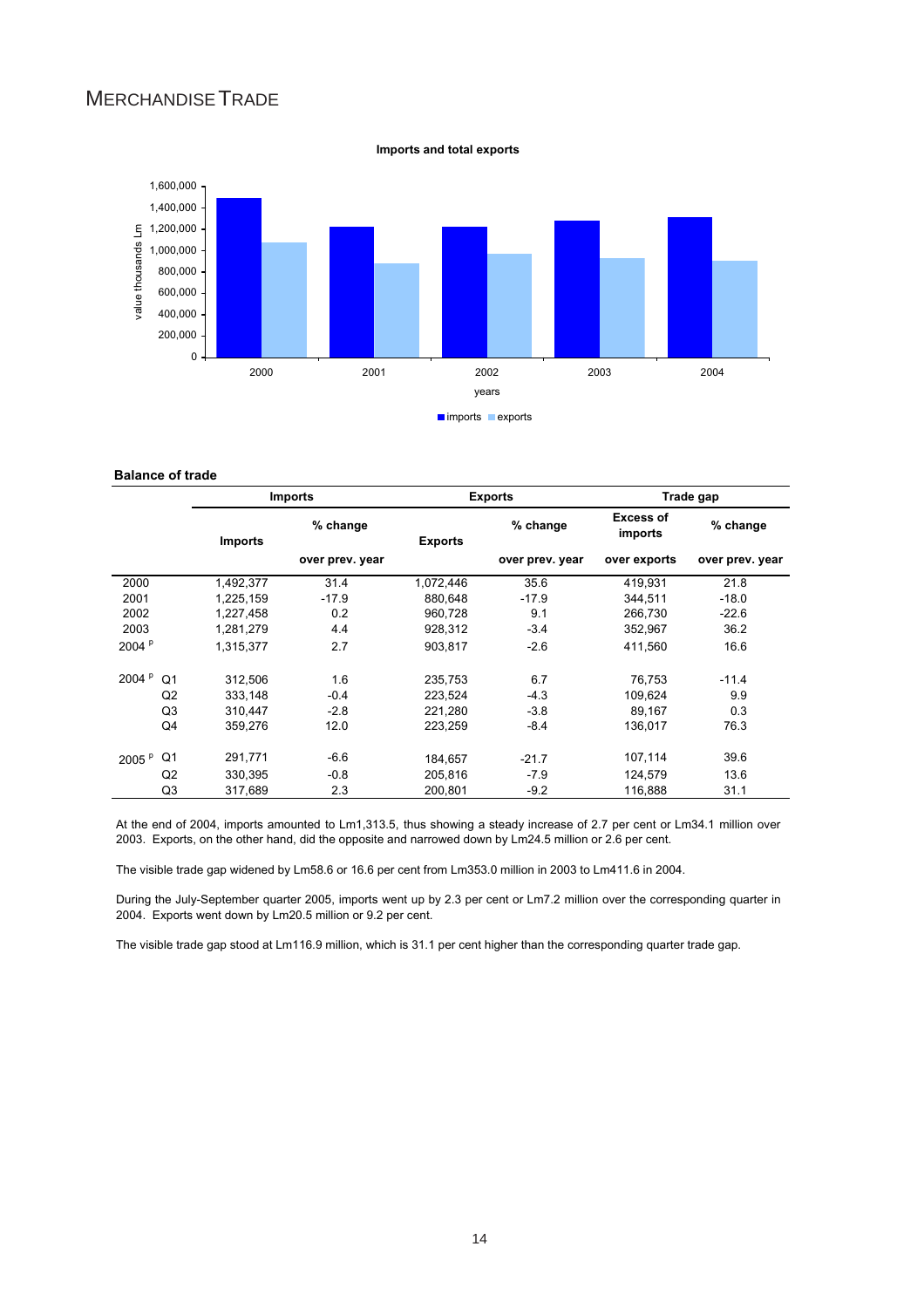## OPENNESS OF THE MALTESE ECONOMY



openness of the Maltese economy (right axis)

#### **Openness of the Maltese economy**

Lm thousand

|                   | Year           | Exports of<br>goods and<br>services | 12 month<br>change $(\%)$ | Imports of<br>goods and<br>services | 12 month<br>change (%) | Gross Domestic<br>Product (GDP)* | Openness of<br>the Maltese<br>economy |
|-------------------|----------------|-------------------------------------|---------------------------|-------------------------------------|------------------------|----------------------------------|---------------------------------------|
| 2000              |                | 1,572,823                           | 21.7                      | 1,740,100                           | 26.8                   | 1,654,710                        | 2.0                                   |
| 2001              |                | 1,399,132                           | $-11.0$                   | 1,487,633                           | $-14.5$                | 1,699,647                        | 1.7                                   |
| 2002              |                | 1,492,598                           | 6.7                       | 1,473,609                           | $-0.9$                 | 1,750,516                        | 1.7                                   |
| 2003              |                | 1,447,776                           | $-3.0$                    | 1,522,564                           | 3.3                    | 1,796,735                        | 1.7                                   |
| 2004 <sup>p</sup> |                | 1,386,305                           | $-4.2$                    | 1,524,451                           | 0.1                    | 1,827,153                        | 1.6                                   |
| 2004 <sup>p</sup> | Q <sub>1</sub> | 327,480                             | 3.7                       | 338,746                             | $-7.4$                 | 432,429                          | 1.5                                   |
|                   | Q2             | 354,099                             | $-3.9$                    | 391,016                             | 0.3                    | 452,880                          | 1.6                                   |
|                   | Q <sub>3</sub> | 367,538                             | $-8.5$                    | 375,787                             | $-3.2$                 | 478,261                          | 1.6                                   |
|                   | Q4             | 337,188                             | $-6.8$                    | 418,902                             | 10.6                   | 463,583                          | 1.6                                   |
| 2005 <sup>p</sup> | Q <sub>1</sub> | 286,215                             | $-12.6$                   | 340,637                             | 0.6                    | 434,857                          | 1.4                                   |
|                   | Q2             | 341,940                             | $-3.4$                    | 384,292                             | $-1.7$                 | 477,096                          | 1.5                                   |
|                   | Q <sub>3</sub> | 382,772                             | 4.1                       | 388,356                             | 3.3                    | 501,481                          | 1.5                                   |

<sup>p</sup> provisional

By the end of the third quarter of 2005, the total earnings from exports of goods and services amounted to Lm382.8 million, an increase of Lm15.2 million or 4.1 per cent over the total receipts registered during the same quarter in 2004 of Lm367.5 million.

Likewise, during the third quarter of 2005, the total outlays on imports of goods and services amounted to Lm388.4 million, a rise of Lm12.6 million or 3.3 per cent over the total outlays recorded during the relative quarter in 2004 of Lm375.8 million.

Notwithstanding this, however, the degree of openness of the Maltese economy to world trade diminished from a level of 1.6 points during the September 2004 quarter to one of 1.5 points during the corresponding quarter in 2005.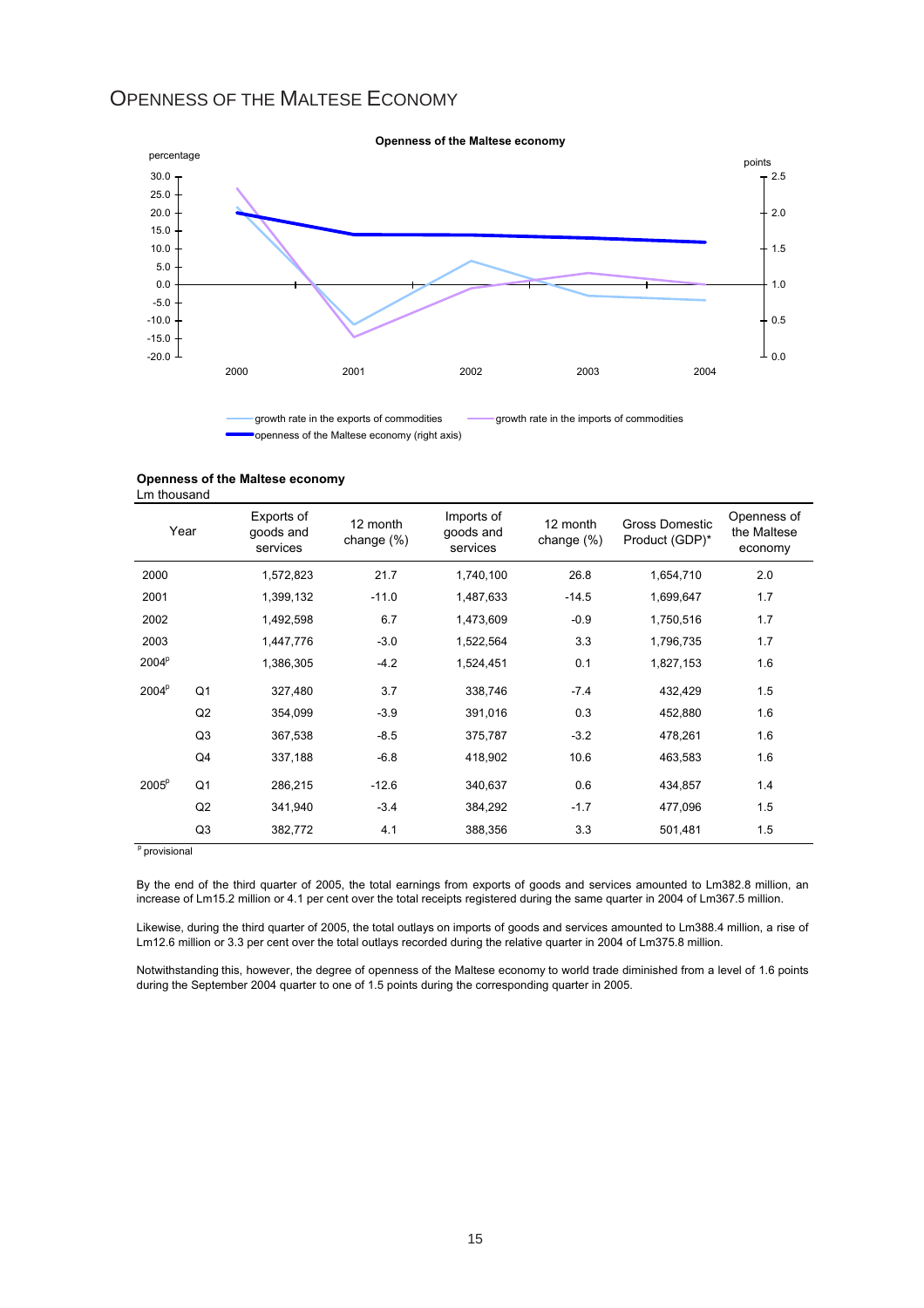### **AGRICULTURE**



|           |           |                 | Producer price index $(2000 = 100)$ |                    | Agricultural input price index<br>$(2000 = 100)$ |                    |           |                                                        |                                       |
|-----------|-----------|-----------------|-------------------------------------|--------------------|--------------------------------------------------|--------------------|-----------|--------------------------------------------------------|---------------------------------------|
| Year      | All items | <b>Potatoes</b> | Fresh<br>vegetables                 | <b>Fresh fruit</b> | <b>Animals</b>                                   | Animal<br>products | All items | Goods and<br>services<br>consumed<br>in<br>agriculture | <b>Machinery</b><br>and<br>investment |
| 2000      | 100.00    | 100.00          | 100.00                              | 100.00             | 100.00                                           | 100.00             | 100.00    | 100.00                                                 | 100.00                                |
| 2001      | 109.38    | 141.34          | 112.44                              | 119.87             | 101.52                                           | 100.79             | 100.67    | 100.69                                                 | 99.16                                 |
| 2002      | 110.29    | 138.67          | 120.99                              | 112.07             | 99.55                                            | 102.13             | 101.73    | 101.76                                                 | 99.50                                 |
| 2003      | 106.10    | 117.01          | 127.42                              | 127.53             | 89.80                                            | 100.35             | 101.75    | 101.77                                                 | 100.32                                |
| 2004      | 98.84     | 98.07           | 108.97                              | 97.51              | 91.28                                            | 100.46             | 107.86    | 107.96                                                 | 101.44                                |
| 2004      |           |                 |                                     |                    |                                                  |                    |           |                                                        |                                       |
| July      | 87.15     | 51.22           | 78.29                               | 110.08             | 91.46                                            | 100.70             | 120.02    | 120.40                                                 | 94.46                                 |
| August    | 81.24     | 50.83           | 59.77                               | 86.08              | 91.64                                            | 100.46             | 120.05    | 120.43                                                 | 94.46                                 |
| September | 84.04     | 48.98           | 73.13                               | 77.60              | 91.58                                            | 99.66              | 120.32    | 120.70                                                 | 94.46                                 |
| 2005      |           |                 |                                     |                    |                                                  |                    |           |                                                        |                                       |
| July      | 81.35     | 59.14           | 64.66                               | 90.31              | 92.75                                            | 88.93              | 109.12    | 109.39                                                 | 90.91                                 |
| August    | 83.19     | 84.28           | 65.22                               | 73.30              | 92.80                                            | 89.36              | 109.12    | 109.39                                                 | 90.91                                 |
| September | 92.17     | 94.34           | 94.93                               | 74.04              | 92.78                                            | 90.39              | 109.12    | 109.39                                                 | 90.91                                 |

**All items Potatoes Fresh vegetables Fresh fruit Animals Animal products All items Goods and services consumed in agriculture Machinery and investment** - - - - - - - - - **9.38** 41.34 12.44 19.87 1.52 0.79 **0.67** 0.69 -0.84 **0.83** -1.89 7.60 -6.51 -1.94 1.33 **1.05** 1.06 0.34 **-3.80** -15.62 5.32 13.80 -9.79 -1.75 **0.03** 0.01 0.82 **-6.84** -16.19 -14.48 -23.54 1.64 0.11 **6.01** 6.08 1.12 July **2.05** -32.21 26.84 -21.39 1.94 0.92 **17.80** 18.03 1.21 August **-4.93** -48.42 9.89 -35.90 2.50 -0.50 **17.87** 18.10 1.21 September **-13.18** -62.96 -14.36 -40.91 1.76 -1.28 **18.13** 18.37 1.21 July **-6.66** 15.46 -17.40 -17.96 1.41 -11.70 **-9.08** -9.15 -3.76 August **2.39** 65.80 9.12 -14.84 1.27 -11.05 **-9.10** -9.17 -3.76 September **9.68** 92.59 29.82 -4.59 1.31 -9.31 **-9.31** -9.37 -3.76 **Annual percentage change in producer prices Annual percentage change in input prices 2003 Year 2004 2005 2001 2002 2000 2004**

The producer price index for agriculture in September 2005 stood at 92.17, or 9.68 per cent higher than in the same period last year. This increase was mainly due to an increase in the average prices of fresh vegetables when compared to the same month in 2004. The increase in the average prices of the<br>main animals slaughtered pushed up the animals index by 1.31 per cent. agricultural products.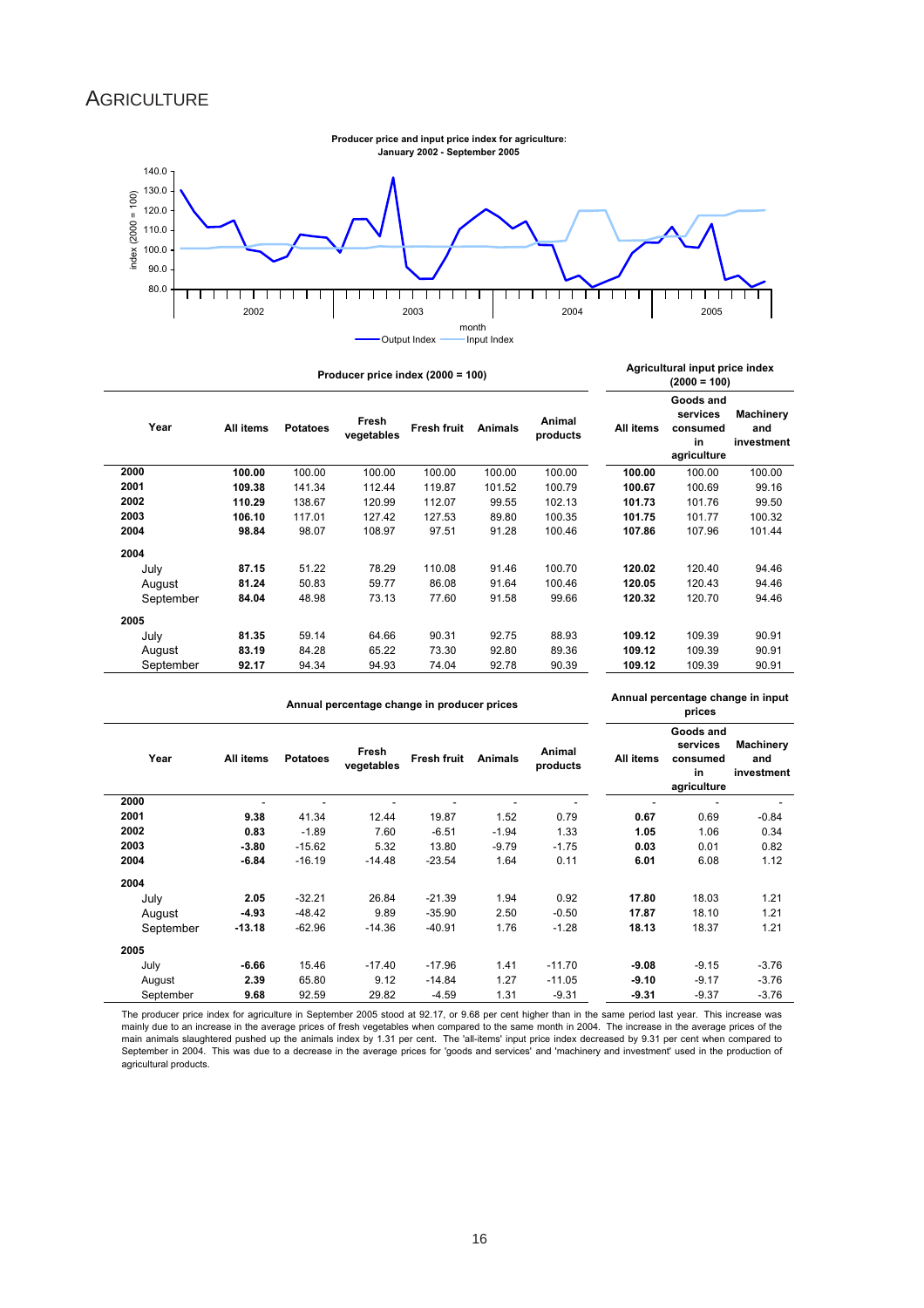### **FISHERIES**



**Monthly and quarterly percentage changes in wholesale quantities and value of fresh fish: 2005/2004**

■ % change in quantity ■ % change in value

|           | Fresh fish through<br>organised market |            | Fresh fish index (1995 = 100) |                             |              |                             |  |  |
|-----------|----------------------------------------|------------|-------------------------------|-----------------------------|--------------|-----------------------------|--|--|
| Year      | Quantity / Kg                          | Value / Lm | <b>Price index</b>            | Percentage<br>annual change | Volume index | Percentage<br>annual change |  |  |
| 2000      | 987,294                                | 1,858,433  | 133.29                        | 27.56                       | 106.65       | $-4.52$                     |  |  |
| 2001      | 841,289                                | 1,587,036  | 142.28                        | 6.74                        | 90.88        | $-14.79$                    |  |  |
| 2002      | 940,864                                | 1,798,869  | 137.89                        | $-3.09$                     | 101.63       | 11.83                       |  |  |
| 2003      | 1,070,219                              | 1,831,623  | 129.52                        | $-6.07$                     | 115.61       | 13.75                       |  |  |
| 2004      | 1,067,822                              | 1,826,101  | 118.98                        | $-8.14$                     | 115.35       | $-0.22$                     |  |  |
| 2004      |                                        |            |                               |                             |              |                             |  |  |
| July      | 65,616                                 | 164,748    | 125.56                        | 1.09                        | 46.07        | $-19.09$                    |  |  |
| August    | 107,233                                | 192,232    | 129.49                        | 15.88                       | 75.29        | 18.38                       |  |  |
| September | 138,799                                | 164,154    | 117.01                        | 4.53                        | 97.46        | $-29.18$                    |  |  |
| 2005      |                                        |            |                               |                             |              |                             |  |  |
| July      | 109,696                                | 206,123    | 120.45                        | $-4.07$                     | 77.02        | 67.18                       |  |  |
| August    | 207,746                                | 304,619    | 104.00                        | $-19.69$                    | 145.87       | 93.73                       |  |  |
| September | 249,662                                | 283,604    | 106.65                        | $-8.86$                     | 175.30       | 79.87                       |  |  |

The 3rd quarter fresh fish price index stood at 106.65 points, 8.86 per cent lower than in September of 2004. This decrease was the result of lower unit prices for most of the species when compared to the same month in 2004. The fresh fish volume index increased by 79.87 per cent, from 97.46 points in September 2004 to 175.3 points in September 2005. This was due to an increase in the landings with the most noticable increase being the Dorado and Swordfish landings which registered an increase of 71.3 and 81.3 per cent respectively.

17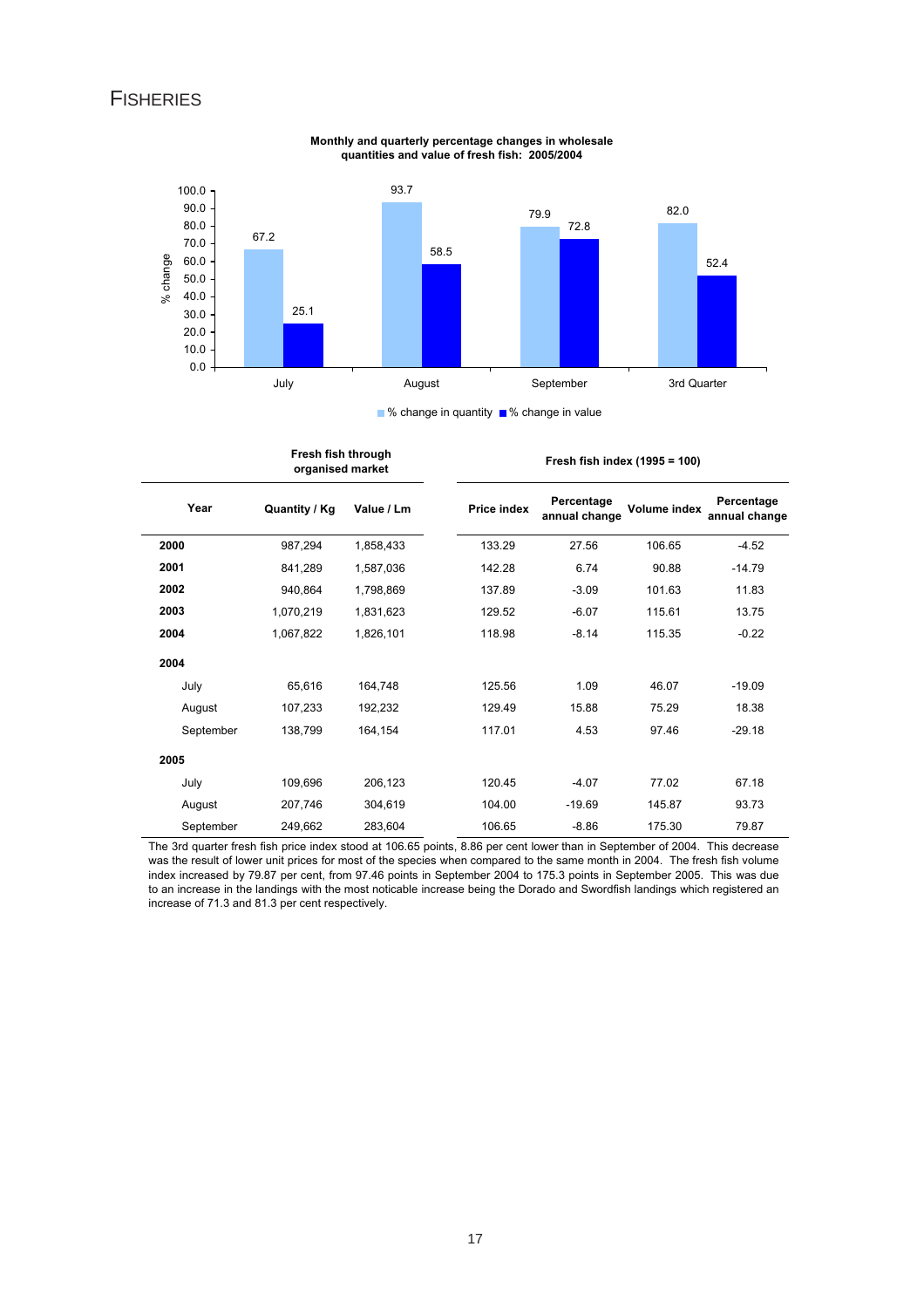### MANUFACTURING INDUSTRY





**% change in turnover per head and Wages & Salaries per head** 



#### **Turnover and wages & salaries per head indices**

|      |                | Turnover per head |       | Annual   | Wages & Salaries per head |       | Annual   |  |
|------|----------------|-------------------|-------|----------|---------------------------|-------|----------|--|
|      |                | Value             | Index | % change | Value                     | Index | % change |  |
| 2000 |                | 52,447            | 160.8 | 28.5     | 4,902                     | 128.9 | 4.4      |  |
| 2001 |                | 43,996            | 134.9 | $-16.1$  | 5,122                     | 134.7 | 4.5      |  |
| 2002 |                | 45.496            | 139.5 | 3.4      | 5.446                     | 143.2 | 6.3      |  |
| 2003 |                | 49.498            | 151.7 | 8.8      | 5.936                     | 156.1 | 9.0      |  |
| 2004 |                | 51,145            | 156.8 | 3.4      | 6,093                     | 160.2 | 2.6      |  |
| 2004 | Q1             | 12.916            | 158.3 | 12.8     | 1,557                     | 163.8 | 4.8      |  |
|      | Q2             | 12.529            | 153.6 | 3.3      | 1.493                     | 157.1 | 1.8      |  |
|      | Q3             | 13,111            | 160.7 | 1.3      | 1.502                     | 158.0 | 1.4      |  |
|      | Q4             | 12,613            | 154.6 | $-3.2$   | 1,541                     | 162.1 | 2.5      |  |
| 2005 | Q <sub>1</sub> | 11,137            | 136.5 | $-13.8$  | 1.526                     | 160.6 | $-2.0$   |  |
|      | Q2             | 12,400            | 152.0 | $-1.0$   | 1,533                     | 161.2 | 2.7      |  |
|      | $Q3^P$         | 12,512            | 153.4 | $-4.6$   | 1.523                     | 160.2 | 1.4      |  |

**p** provisional

The base year used for the Turnover and Wages & Salaries per head Indices is the average for the whole year 1995 (1995=100). This series is not seasonally adjusted.

The Turnover per Head Index across the manufacturing industry during the third quarter 2005 has decreased by 4.6% when compared to the same period of 2004. On the other hand, it has registered an increase of 1% when compared with the second quarter of 2005.

When comparing the percentage change between the third quarters 2004 and 2005, in the Wages and salaries per head index for the manufacturing industry, an increase of 1.4% was registered.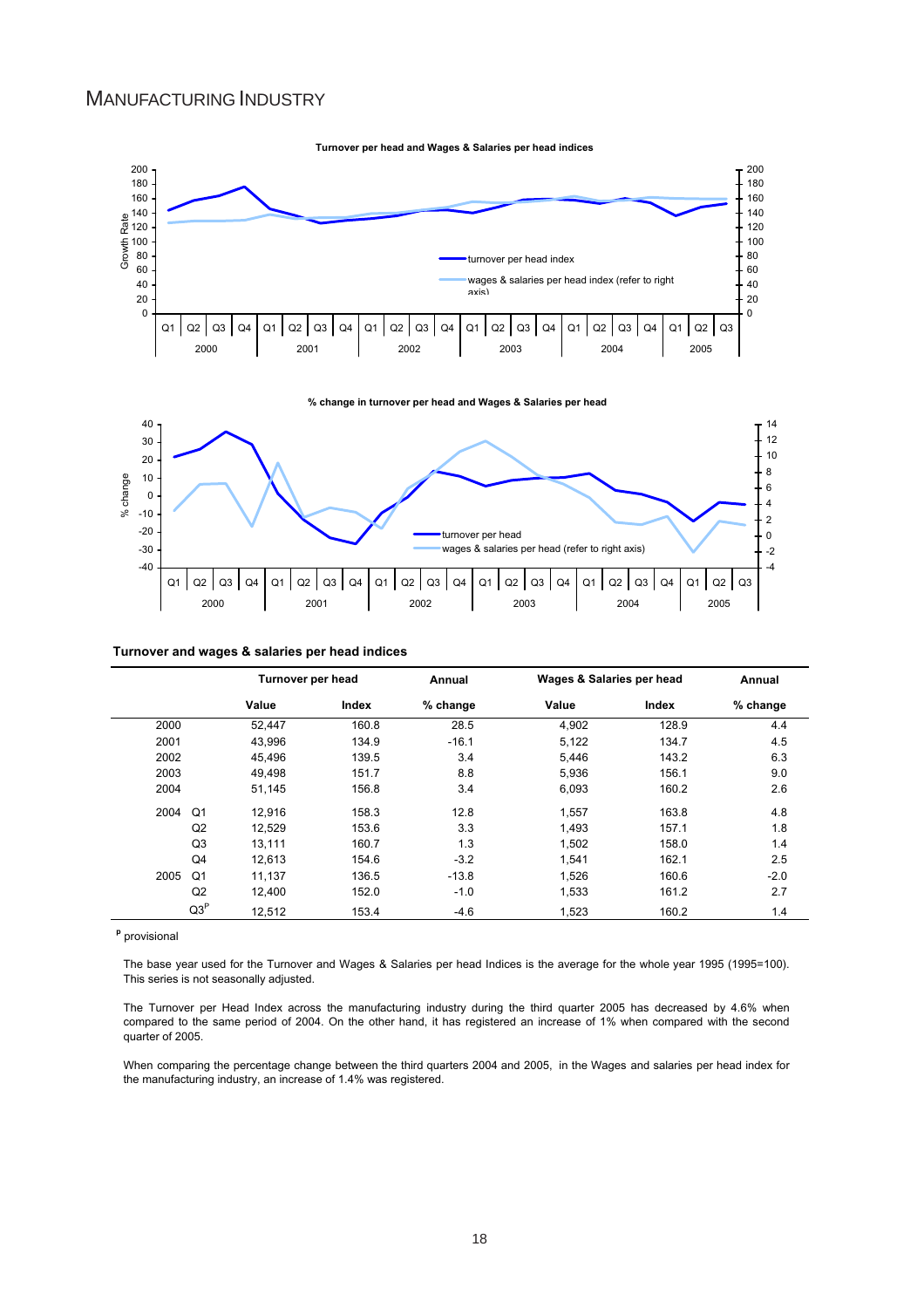### MANUFACTURING CAPACITY UTILISATION



#### **Capacity utilisation in manufacturing industry**

**Capacity utilisation in manufacturing industry**

|      |                |      | <b>Total capacity utilisation</b><br><b>Capacity utilisation</b> |       | Constraints to capacity utilisation |       |                      |                          |                      |               |                      |
|------|----------------|------|------------------------------------------------------------------|-------|-------------------------------------|-------|----------------------|--------------------------|----------------------|---------------|----------------------|
|      |                |      |                                                                  |       | Labour shortage<br>The market       |       |                      | <b>Material shortage</b> |                      | Other reasons |                      |
|      |                | $\%$ | 12 month %<br>change                                             | Index | 12 month %<br>change                | Index | 12 month %<br>change | Index                    | 12 month %<br>change | Index         | 12 month %<br>change |
| 2000 |                | 70.1 | 1.6                                                              | 59.7  | 4.4                                 | 101.2 | $-11.3$              | 72.9                     | 64.6                 | 138.5         | 85.5                 |
| 2001 |                | 67.7 | $-3.4$                                                           | 41.3  | $-30.8$                             | 113.4 | 12.1                 | 71.4                     | $-2.1$               | 81.4          | $-41.2$              |
| 2002 |                | 67.3 | $-0.3$                                                           | 32.7  | 16.4                                | 114.7 | $-3.3$               | 59.6                     | 2.4                  | 86.1          | 28.6                 |
| 2003 |                | 73.1 | 8.6                                                              | 27.3  | $-16.4$                             | 115.4 | 0.6                  | 59.4                     | $-0.3$               | 86.2          | 0.1                  |
| 2004 |                | 75.6 | 3.5                                                              | 19.8  | $-27.5$                             | 116.3 | 0.8                  | 51.0                     | $-14.3$              | 81.5          | $-5.4$               |
| 2003 | Q <sub>1</sub> | 72.0 | 5.8                                                              | 26.9  | $-11.4$                             | 116.4 | 0.7                  | 55.7                     | $-19.4$              | 82.0          | 5.0                  |
|      | Q2             | 72.5 | 4.8                                                              | 26.2  | $-6.6$                              | 114.9 | $-1.7$               | 54.2                     | $-15.9$              | 92.2          | 23.4                 |
|      | Q <sub>3</sub> | 73.4 | 6.1                                                              | 34.6  | $-1.0$                              | 109.8 | $-2.3$               | 83.5                     | 41.2                 | 103.8         | 5.9                  |
|      | Q <sub>4</sub> | 74.4 | 6.5                                                              | 32.3  | $-14.2$                             | 116.4 | 2.4                  | 54.7                     | 20.4                 | 78.0          | $-17.1$              |
| 2004 | Q <sub>1</sub> | 75.3 | 4.7                                                              | 18.6  | $-31.0$                             | 115.1 | $-1.2$               | 60.4                     | 8.5                  | 95.5          | 16.5                 |
|      | Q2             | 76.4 | 5.3                                                              | 24.3  | $-7.2$                              | 118.5 | 3.1                  | 55.8                     | 3.1                  | 71.7          | $-22.3$              |
|      | Q3             | 75.0 | 2.3                                                              | 25.7  | $-25.7$                             | 117.8 | 7.3                  | 35.5                     | $-57.5$              | 83.3          | $-19.8$              |
|      | Q <sub>4</sub> | 75.6 | 1.6                                                              | 11.5  | $-64.4$                             | 119.3 | 2.5                  | 53.5                     | $-2.1$               | 78.8          | 1.1                  |
| 2005 | Q <sub>1</sub> | 74.3 | $-1.3$                                                           | 22.1  | 19.2                                | 119.6 | 3.9                  | 45.8                     | $-24.2$              | 71.2          | $-25.5$              |
|      | Q2             | 72.9 | $-4.5$                                                           | 19.4  | $-20.0$                             | 121.5 | 2.5                  | 28.7                     | $-48.6$              | 69.0          | $-3.8$               |
|      | $Q3^P$         | 70.2 | $-6.4$                                                           | 25.9  | 0.9                                 | 120.1 | 1.9                  | 47.7                     | 34.5                 | 64.2          | $-22.8$              |

#### p= provisional

The base year used for the indices for Constraints to Capacity Utilisation is the average for the whole year 1995 (1995 = 100).

Capacity utilisation in the manufaturing industry registered a decrease of 6.4 per cent from 75 per cent in the third quarter 2004 to 70.2 per cent in the second quarter 2005.

Throughout the whole time series, respondents indicated the Market as the main constraint for their capacity under utilisation. During the third quarter 2005, the Labour shortage and material shortage constraints were still being pointed out, yet they had only reached 2.7% and 2.4% respectively of the total constraints indicated.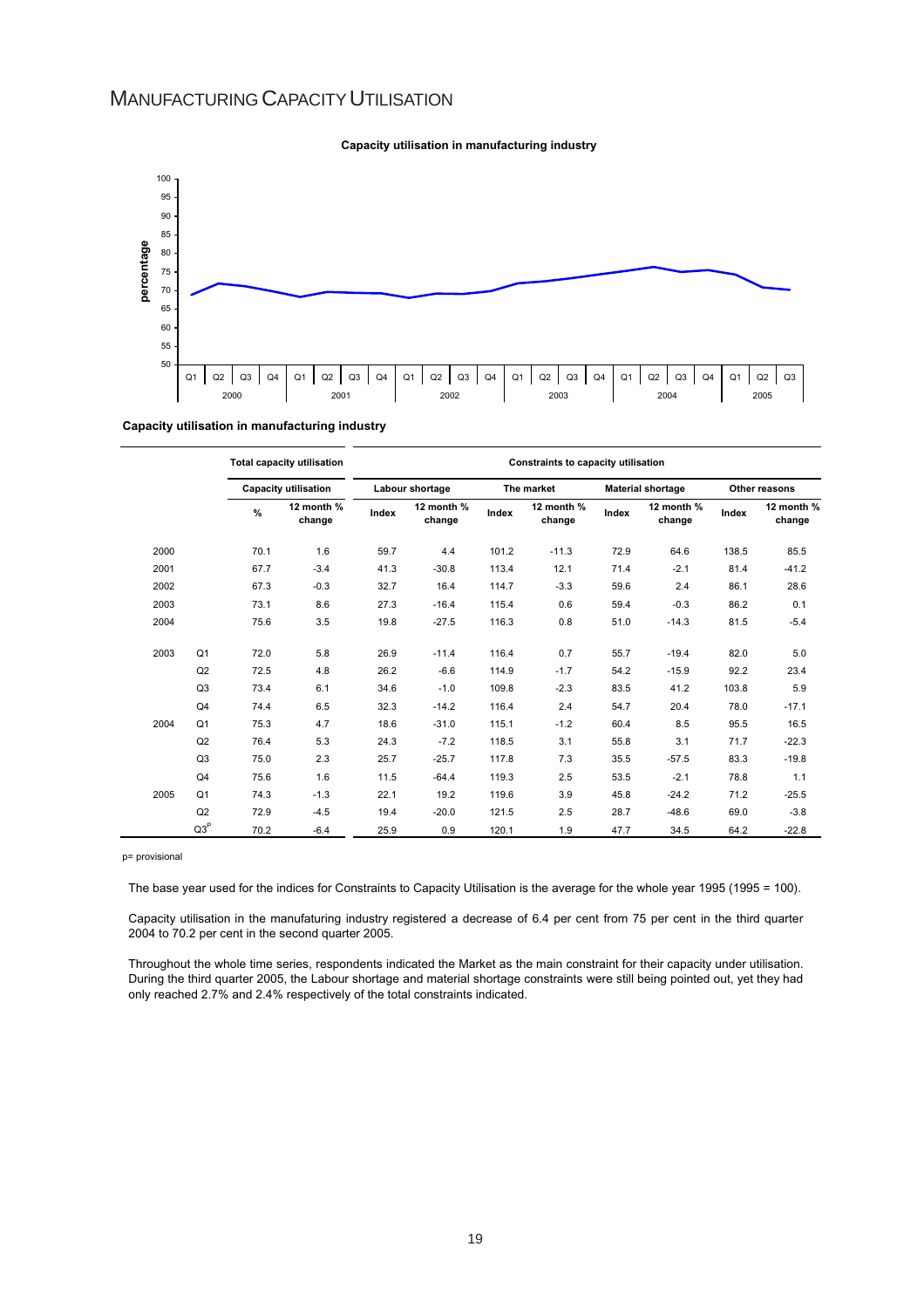### DEVELOPMENT PERMITS

**Annual change in development permits**



| Year |                 | <b>New</b><br>dwellings* | Annual<br>% change | <b>Commercial</b> | Annual<br>% change | Other | Annual<br>% change | <b>Total</b> | Annual<br>% change |
|------|-----------------|--------------------------|--------------------|-------------------|--------------------|-------|--------------------|--------------|--------------------|
| 2000 |                 | 1,410                    | 11.7               | 670               | 9.1                | 3,445 | 9.8                | 5,525        | 10.2               |
| 2001 |                 | 1,299                    | $-7.9$             | 644               | $-3.9$             | 3,060 | $-11.2$            | 5,003        | $-9.4$             |
| 2002 |                 | 1,422                    | 9.5                | 878               | 36.3               | 4,116 | 34.5               | 6,416        | 28.2               |
| 2003 |                 | 1,336                    | $-6.0$             | 658               | $-25.1$            | 3,289 | $-20.1$            | 5,283        | $-17.7$            |
| 2004 |                 | 1,423                    | 6.5                | 657               | $-0.2$             | 3,112 | $-5.4$             | 5,192        | $-1.7$             |
| 2003 | Q <sub>1</sub>  | 330                      | 10.7               | 149               | $-29.4$            | 830   | $-9.6$             | 1,309        | $-8.3$             |
|      | Q2              | 380                      | $-6.6$             | 214               | $-14.7$            | 980   | $-26.3$            | 1,574        | $-20.8$            |
|      | Q <sub>3</sub>  | 361                      | $-19.8$            | 159               | $-40.7$            | 907   | $-19.0$            | 1,427        | $-22.4$            |
|      | Q <sub>4</sub>  | 264                      | $-1.1$             | 135               | $-8.8$             | 572   | $-23.6$            | 971          | $-16.6$            |
| 2004 | Q <sub>1</sub>  | 360                      | 9.1                | 156               | 4.7                | 721   | $-13.1$            | 1,237        | $-5.5$             |
|      | Q2              | 331                      | $-12.9$            | 147               | $-31.3$            | 791   | $-19.3$            | 1,269        | $-19.4$            |
|      | Q <sub>3</sub>  | 427                      | 18.3               | 199               | 25.2               | 948   | 4.5                | 1,574        | 10.3               |
|      | Q4              | 305                      | 15.5               | 155               | 14.8               | 652   | 14.0               | 1,112        | 14.5               |
| 2005 | Q <sub>1</sub>  | 350                      | $-2.8$             | 150               | $-3.8$             | 693   | $-3.9$             | 1,217        | $-1.6$             |
|      | $Q2^p$          | 487                      | 47.1               | 194               | 32.0               | 1,002 | 26.7               | 1,683        | 32.6               |
|      | Q3 <sup>p</sup> | 597                      | 39.8               | 226               | 13.6               | 1,154 | 21.7               | 1,977        | 25.6               |

**<sup>p</sup>** provisional

\* (including by conversions)

\*\* 'Other' includes: installation of satellite dishes and swimming pools;

alterations and demolitions; permits relating to recreational and educational activities.

During the third quarter of 2005 the Total development permits increased by 25.6% to 1977 from 1574 the previous year. For the period under review, the New Dwellings permits increased by 39.8% from 427 in 2004 to 597 in 2005. The Commercial permits and the Other permits increased by 13.6% and 21.7% respectively.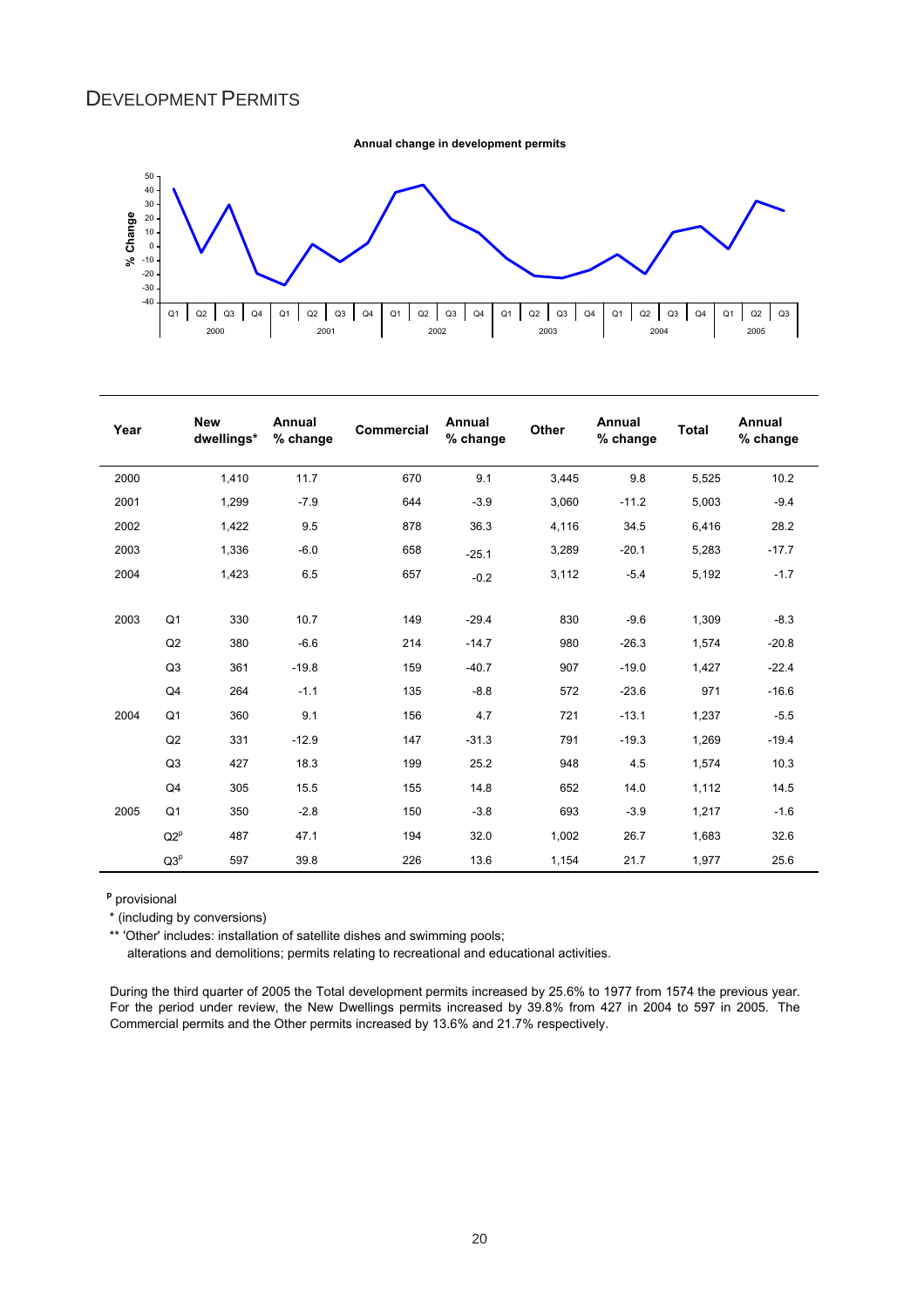# FULL-TIME EMPLOYMENT



#### **Growth in full-time employment**

| Year         | Total   | Annual % | <b>Employees</b> | Annual % | Self-employed | Annual % |
|--------------|---------|----------|------------------|----------|---------------|----------|
|              |         | change   |                  | change   |               | change   |
| 2000         | 136,117 | 1.6      | 120,794          | 2.0      | 15,323        | $-1.9$   |
| 2001         | 137,452 | 1.0      | 122,156          | 1.1      | 15,296        | $-0.2$   |
| 2002         | 137.321 | $-0.1$   | 121.841          | $-0.3$   | 15,480        | 1.2      |
| 2003         | 136,234 | $-0.8$   | 120,580          | $-1.0$   | 15,654        | 1.1      |
| 2004         | 137,149 | 0.7      | 121,117          | 0.4      | 16,032        | 2.4      |
| 2004 January | 136,059 | $-0.9$   | 120,368          | $-1.3$   | 15,691        | 2.0      |
| February     | 136,201 | $-1.0$   | 120.474          | $-1.4$   | 15,727        | 2.2      |
| March        | 136,346 | $-0.9$   | 120,577          | $-1.3$   | 15,769        | 2.3      |
| April        | 136.650 | $-0.8$   | 120.873          | $-1.1$   | 15.777        | 2.1      |
| May          | 137,242 | $-0.5$   | 121,347          | $-0.8$   | 15,895        | 1.7      |
| June         | 137,548 | $-0.2$   | 121,683          | $-0.4$   | 15,865        | 2.1      |
| July         | 138,229 | $-0.4$   | 122.248          | $-0.7$   | 15,981        | 2.1      |
| August       | 138,177 | 0.1      | 122,153          | $-0.2$   | 16,024        | 2.3      |
| September    | 137,708 | 0.5      | 121,761          | 0.4      | 15,947        | 1.9      |
| October      | 137,267 | 0.2      | 121,257          | $-0.1$   | 16,010        | 2.3      |
| November     | 137,402 | 0.7      | 121,377          | 0.4      | 16,025        | 2.4      |
| December     | 137,149 | 0.7      | 121,117          | 0.4      | 16,032        | 2.4      |
| 2005 January | 137,213 | 0.8      | 121,181          | 0.7      | 16,032        | 2.2      |
| February     | 137,176 | 0.7      | 121,154          | 0.6      | 16,022        | 1.9      |
| March        | 137.094 | 0.5      | 121,044          | 0.4      | 16,050        | 1.8      |
| April        | 134,142 | $-1.8$   | 118,079          | $-2.3$   | 16,063        | 1.8      |
| May          | 137,696 | 0.3      | 121,574          | 0.2      | 16,122        | 1.4      |
| June         | 138,200 | 0.5      | 122,021          | 0.3      | 16,179        | 2.0      |
| July         | 138,860 | 0.5      | 122,639          | 0.3      | 16,221        | 1.5      |
| August       | 138,892 | 0.5      | 122,660          | 0.4      | 16,232        | 1.3      |
| September    | 138,958 | 0.9      | 122,709          | 0.8      | 16,249        | 1.9      |

#### **Shares in full-time employment**

| Year | <b>Sectors</b> |               |  |  |  |  |
|------|----------------|---------------|--|--|--|--|
|      | <b>Private</b> | <b>Public</b> |  |  |  |  |
| 1995 | 62.0           | 38.0          |  |  |  |  |
| 1996 | 62.0           | 38.0          |  |  |  |  |
| 1997 | 62.2           | 37.8          |  |  |  |  |
| 1998 | 62.6           | 37.4          |  |  |  |  |
| 1999 | 64.6           | 35.4          |  |  |  |  |
| 2000 | 64.7           | 35.3          |  |  |  |  |
| 2001 | 64.7           | 35.3          |  |  |  |  |
| 2002 | 64.9           | 34.3          |  |  |  |  |
| 2003 | 65.1           | 34.2          |  |  |  |  |
| 2004 | 66.7           | 33.3          |  |  |  |  |

Over the past ten years the gainfully occupied population has increased by 7.4 per cent. Larger changes were recorded amongst employees over the same period between 1995 and 2004. Employment in the private sector increased whereas engagement in the public sector showed an opposite trend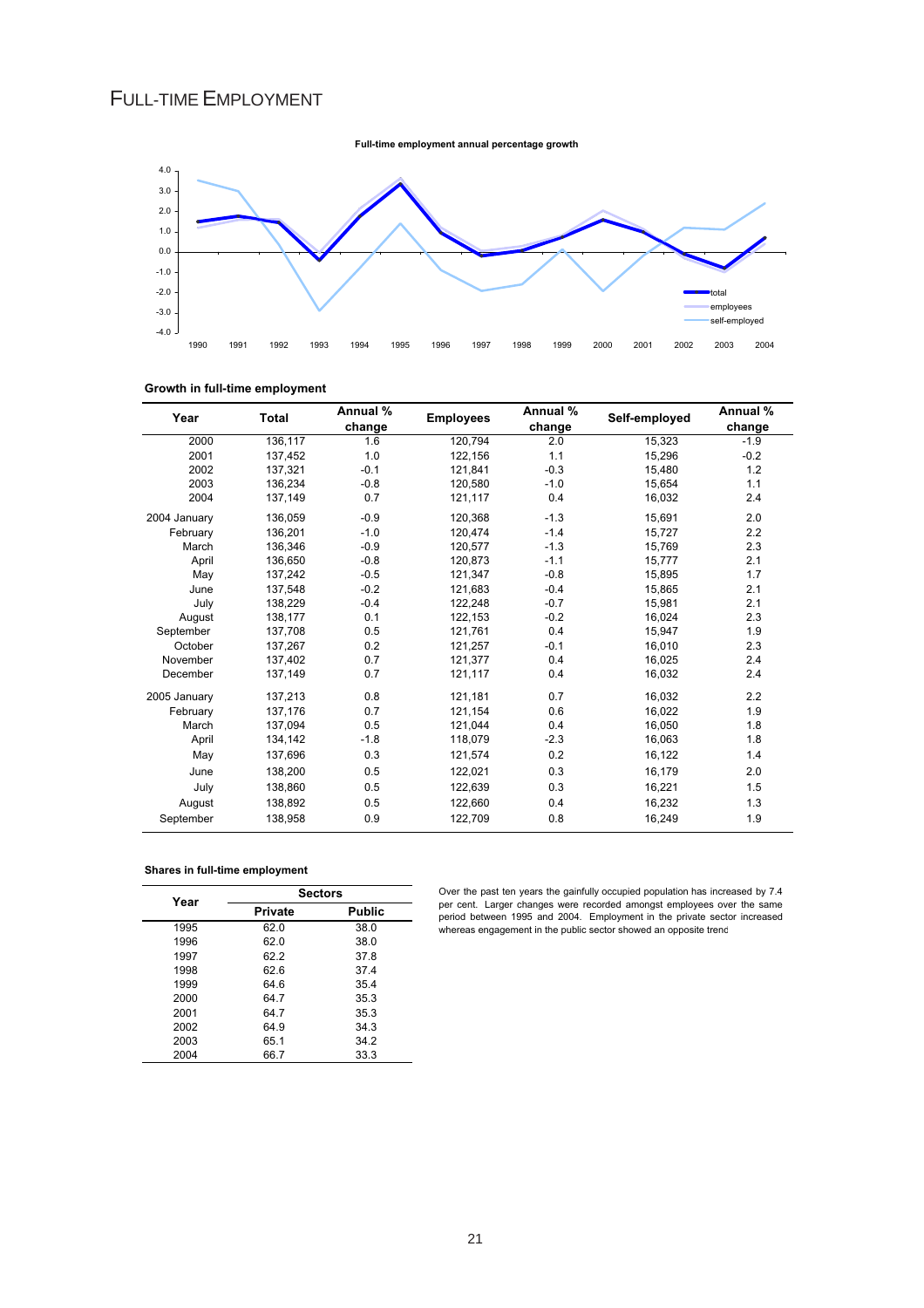### REGISTERED UNEMPLOYMENT



January 1995=100



|           |       |       |       |       |       |       | Annual  |
|-----------|-------|-------|-------|-------|-------|-------|---------|
| Months    | 2000  | 2001  | 2002  | 2003  | 2004  | 2005  | %       |
|           |       |       |       |       |       |       | change  |
| January   | 210.2 | 223.2 | 259.9 | 238.8 | 315.5 | 247.7 | $-21.5$ |
| February  | 162.4 | 168.8 | 169.4 | 162.7 | 240.8 | 222.6 | $-7.6$  |
| March     | 151.8 | 171.0 | 160.9 | 161.2 | 239.8 | 229.7 | $-4.2$  |
| April     | 132.3 | 153.1 | 203.6 | 175.7 | 232.0 | 229.7 | $-1.0$  |
| May       | 141.0 | 157.9 | 169.4 | 198.3 | 216.4 | 213.5 | $-1.3$  |
| June      | 142.5 | 124.0 | 140.7 | 201.0 | 207.7 | 169.1 | $-18.6$ |
| July      | 236.1 | 213.2 | 235.0 | 317.8 | 291.3 | 245.5 | $-15.7$ |
| August    | 187.8 | 185.6 | 200.7 | 280.4 | 277.4 | 264.4 | $-4.7$  |
| September | 193.2 | 172.5 | 207.0 | 258.6 | 242.1 | 244.2 | 0.9     |
| October   | 196.9 | 229.9 | 228.0 | 317.5 | 252.8 |       |         |
| November  | 182.2 | 196.6 | 195.7 | 231.3 | 247.7 |       |         |
| December  | 130.7 | 185.8 | 180.9 | 260.3 | 196.6 |       |         |

**Index of applications made during the month**

**Registered unemployment**

| Year           | Unemployed | rate (%) |
|----------------|------------|----------|
| 2000           | 7,188      | 5.0      |
| 2001           | 7,433      | 5.1      |
| 2002           | 7,516      | 5.2      |
| 2003           | 8,175      | 5.7      |
| 2004           | 8,103      | 5.6      |
| 2004 January   | 8,794      | 6.1      |
| February       | 8,830      | 6.1      |
| March          | 8,420      | 5.8      |
| Q <sub>1</sub> | 8,681      | 6.0      |
| April          | 8,339      | 5.8      |
| May            | 8,104      | 5.6      |
| June           | 7.942      | 5.5      |
| Q2             | 8,128      | 5.6      |
| July           | 8,131      | 5.6      |
| August         | 7,953      | 5.4      |
| September      | 8,140      | 5.6      |
| Q3             | 8,075      | 5.5      |
| October        | 8,172      | 5.6      |
| November       | 8,125      | 5.6      |
| December       | 8,103      | 5.6      |
| Q4             | 8,133      | 5.6      |
| 2005 January   | 8,180      | 6.0      |
| February       | 8,094      | 5.9      |
| March          | 8,018      | 5.8      |
| April          | 7,716      | 5.6      |
| May            | 7,245      | 5.3      |
| June           | 6,930      | 5.0      |
| July           | 7,091      | 4.9      |
| August         | 7,177      | 4.9      |
| September      | 7,210      | 4.9      |



In the years from 1995 to 1999, the number of the persons registering for work with the Employment and Training Corporation (ETC) underwent a consistent upsurge. Accordingly, registered unemployment reached the peak of 8,306 in 1999. In 2000, the number of registered unemployed went down substantially, but started to rise again in the following years. The number of persons registering for work with the ETC has been on the increase between 1995 and 2005. Decreases in unemployment registrants were recorded from April 2005. The index of new unemployment registrants (January 1995=100) indicates that a substantial increase in new registrants usually occurs in the months of January and July of each year.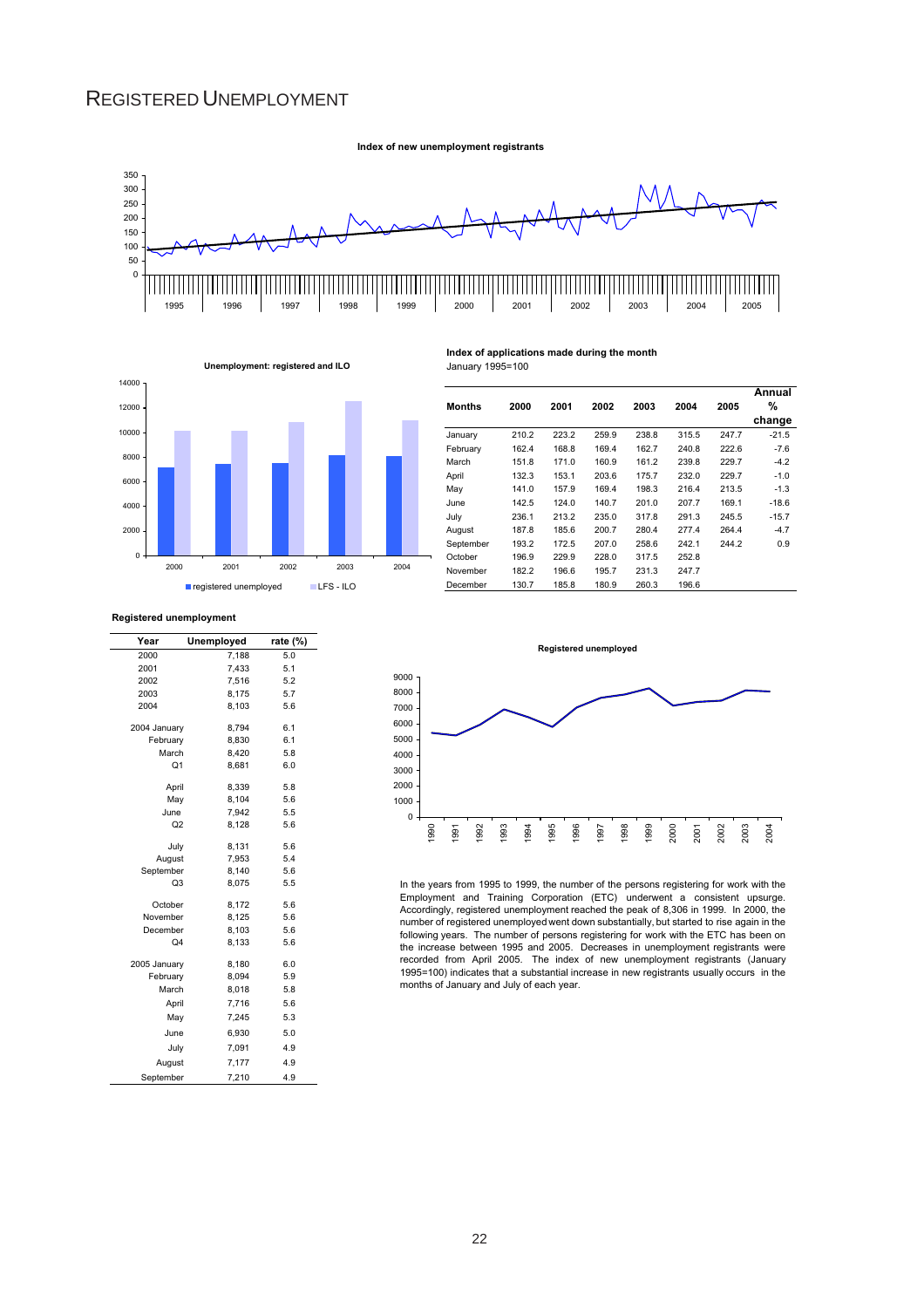#### **PRODUCTIVITY**





**Total Maltese Economy: Annual Productivity Changes**

| Year | Quarter        | Annual % change in<br>output | Annual % change in<br>employed persons* | Annual % change in<br>output per employed<br>person |
|------|----------------|------------------------------|-----------------------------------------|-----------------------------------------------------|
| 2000 |                |                              |                                         | ۰                                                   |
| 2001 |                | $-3.2$                       | 1.8                                     | $-4.9$                                              |
| 2002 |                | 1.1                          | 0.6                                     | 0.5                                                 |
| 2003 |                | 5.0                          | 1.0                                     | 3.9                                                 |
| 2004 |                | 1.8                          | $-0.9$                                  | 2.7                                                 |
| 2004 | Q1             | 3.1                          | $-1.3$                                  | 4.5                                                 |
|      | Q <sub>2</sub> | 1.1                          | $-1.9$                                  | 3.1                                                 |
|      | Q <sub>3</sub> | 1.5                          | $-0.5$                                  | 1.9                                                 |
|      | Q4             | 1.8                          | 0.3                                     | 1.5                                                 |
| 2005 | Q1             | $-1.1$                       | 1.5                                     | $-2.6$                                              |
|      | Q <sub>2</sub> | 2.9                          | 1.9                                     | 1.0                                                 |
|      | Q3             | 3.2                          | 1.5                                     | 1.7                                                 |

Source: National Statistics Office

\* employed persons represents the number of both full-time and part-time self-employed and employees

Productivity across the whole economy, measured by means of output per employed person (incorporating both full-time and part-time self employed/employees) is estimated to have grown by 2.7% in 2004, down by 1.2% from the previous year's figure. However, the 2003 and 2004 figures compared very favourably with the figures of 2001 and 2002, which experienced a pronounced negative and negligible positive growth in these years respectively.

Productivity growth actually contracted by 2.6% in the first quarter of 2005, after having registered positive, but otherwise declining growth, from the second quarter of 2004 onwards. This was caused by the dual effect of the economy experiencing in this quarter a slight contraction in output for the first time since the beginning of 2002, whilst at the same time it was still accompanied by a significant increase in the number of employed persons. The second and third quarters of 2005, however, showed a resumption of increasingly positive productivity growth due to steadily increasing output growth, and stable, but otherwise positive, employment growth.

For the economy as a whole, productivity growth has averaged slightly less than 2.0% every quarter over the last eight quarters.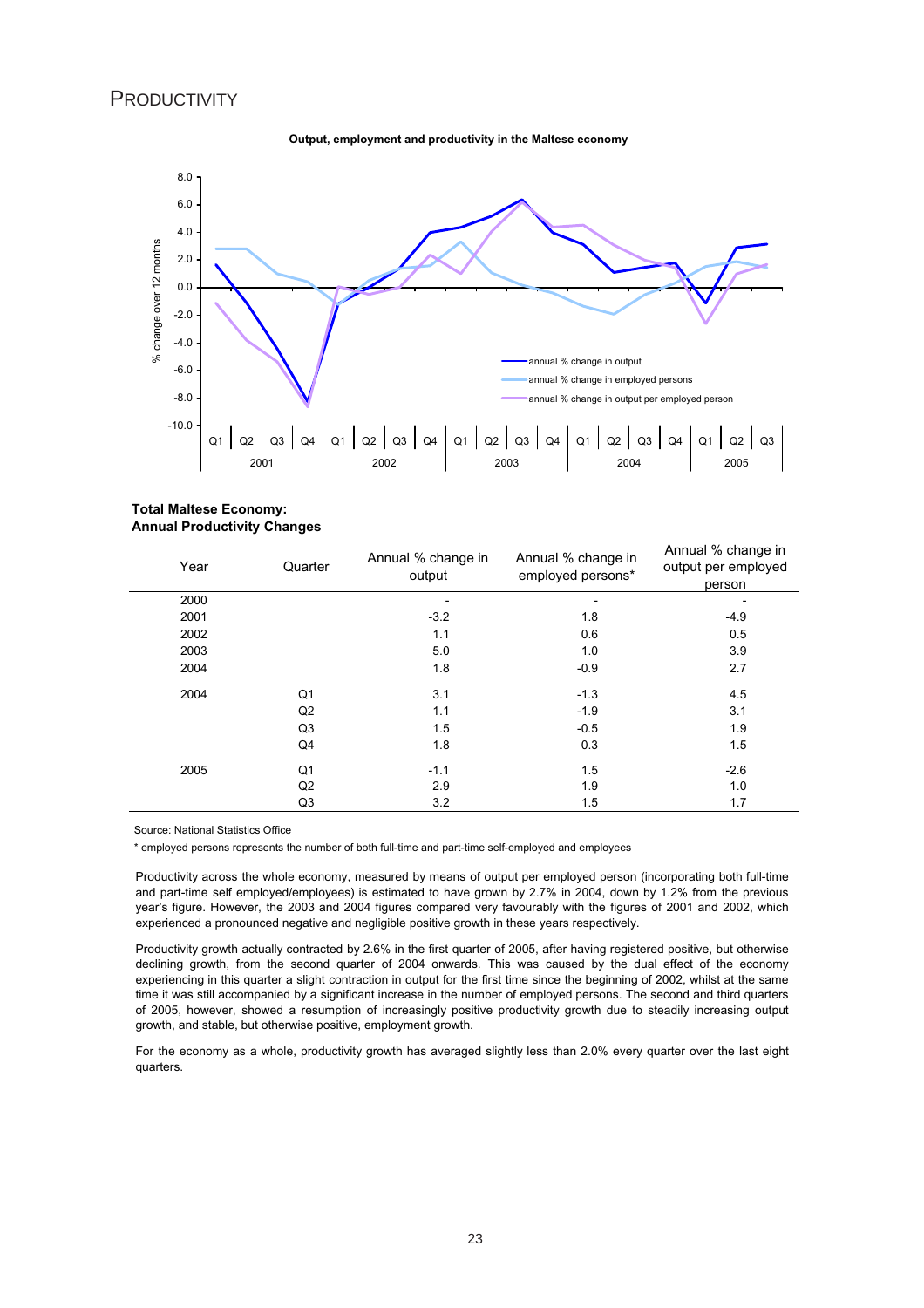**Inflation rate**



| Year | <b>Month</b> | <b>All items</b> | Annual    | 12-month       |  |
|------|--------------|------------------|-----------|----------------|--|
|      |              |                  | inflation | moving average |  |
| 2000 |              | 112.65           | 2.37      | 2.37           |  |
| 2001 |              | 115.95           | 2.93      | 2.93           |  |
| 2002 |              | 118.49           | 2.19      | 2.19           |  |
| 2003 |              | 120.03           | 1.30      | 1.30           |  |
| 2004 |              | 123.38           | 2.79      | 2.79           |  |
| 2004 | January      | 121.76           | 3.11      | 1.57           |  |
|      | February     | 121.80           | 2.65      | 1.71           |  |
|      | March        | 122.31           | 2.29      | 1.75           |  |
|      | April        | 123.10           | 2.91      | 1.86           |  |
|      | May          | 122.87           | 2.38      | 1.95           |  |
|      | June         | 123.45           | 2.71      | 2.03           |  |
|      | July         | 124.07           | 3.58      | 2.23           |  |
|      | August       | 123.01           | 2.77      | 2.41           |  |
|      | September    | 123.38           | 2.71      | 2.57           |  |
|      | October      | 124.33           | 2.40      | 2.63           |  |
|      | November     | 125.05           | 3.16      | 2.75           |  |
|      | December     | 125.42           | 2.82      | 2.79           |  |
| 2005 | January      | 124.74           | 2.45      | 2.74           |  |
|      | February     | 125.49           | 3.03      | 2.77           |  |
|      | March        | 126.07           | 3.07      | 2.83           |  |
|      | April        | 126.61           | 2.85      | 2.83           |  |
|      | May          | 127.11           | 3.45      | 2.92           |  |
|      | June         | 127.06           | 2.92      | 2.93           |  |
|      | July         | 126.01           | 1.56      | 2.77           |  |
|      | August       | 126.09           | 2.50      | 2.74           |  |
|      | September    | 126.99           | 2.93      | 2.76           |  |
|      | October      |                  |           |                |  |
|      | November     |                  |           |                |  |
|      | December     |                  |           |                |  |

The 12-month moving average rate was on the increase in the first half of 2005. In the third quarter the rate fell to the same levels registered in the beginning of the year. Indices for January 2003 to September 2005 are linked with base 1995=100.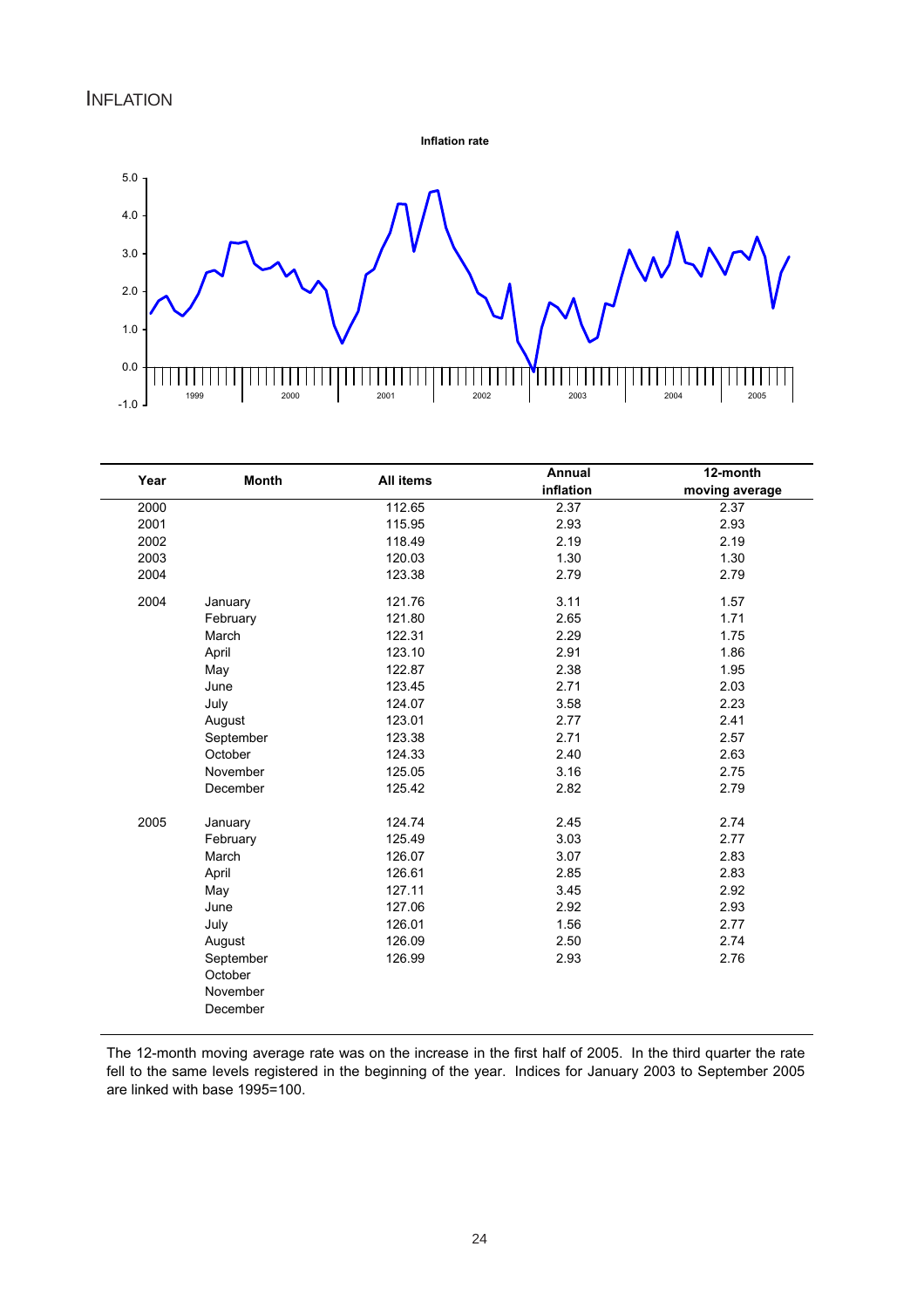#### MONEY SUPPLY



#### **Money supply** *Lm thousands*

|                   |                | Narrow Money (M1) |               | Intermediate Money (M2) |               | Broad Money (M3) |               |
|-------------------|----------------|-------------------|---------------|-------------------------|---------------|------------------|---------------|
|                   |                | Position at end   | 12 month      | Position at end         | 12 month      | Position at end  | 12 month      |
|                   |                | of period         | change $(\%)$ | of period               | change $(\%)$ | of period        | change $(\%)$ |
| 2001              |                | 1,282,933         | 6.8           | 2,481,141               | 10.0          | 2.481.141        | 10.0          |
| 2002              |                | 1,367,373         | 6.6           | 2,781,488               | 12.1          | 2,781,488        | 12.1          |
| 2003              |                | 1,490,948         | 9.0           | 2,849,218               | 2.4           | 2,849,244        | 2.4           |
| 2004              |                | 1,580,944         | 6.0           | 2,918,320               | 2.4           | 2,918,320        | 2.4           |
| 2004              | Q <sub>1</sub> | 1,543,341         | 11.1          | 2,904,751               | 4.2           | 2.904.751        | 4.2           |
|                   | Q2             | 1,578,989         | 8.6           | 2,939,288               | 3.4           | 2,939,288        | 3.4           |
|                   | Q <sub>3</sub> | 1,596,237         | 8.5           | 2,960,436               | 3.7           | 2,960,436        | 3.7           |
|                   | Q4             | 1,580,944         | 6.0           | 2,918,320               | 2.4           | 2,918,320        | 2.4           |
| 2005 <sup>p</sup> | Q <sub>1</sub> | 1,585,664         | 2.7           | 2,925,283               | 0.7           | 2,925,295        | 0.7           |
|                   | Q2             | 1,641,173         | 3.9           | 2,979,359               | 1.4           | 2,979,359        | 1.4           |
|                   | Q <sub>3</sub> | 1,647,800         | 3.2           | 3,004,044               | 1.5           | 3,004,056        | 1.5           |

By the end of third quarter of 2005, the total narrow money supply M1 (which includes currency in circulation, demand deposits and savings deposits withdrawable on demand) reached the total of Lm1,647.8 million. This meant an increase of 3.2 per cent over the money supply M1 registered by the end of the same quarter in 2004 of Lm1,596.2 million.

Also, the intermediate money supply M2 (which includes M1, savings deposits redeemable at notice up to 3 months and time deposits with agreed maturity up to 2 years) stood at a total of Lm3,004.0 million; a rise of 1.5 percent over the total recorded during the comparable month a year earlier of Lm2,918.3 million.

Also, by the end of the September 2005 quarter, the broad money supply M3 (which includes M2, repurchase agreements and debt securities issued up to 2 years) amounted to Lm3,004.1 million. Indeed, this implied an increase of 1.5 per cent over the money supply M3 recorded during September 2004 period of Lm2,918.3 million.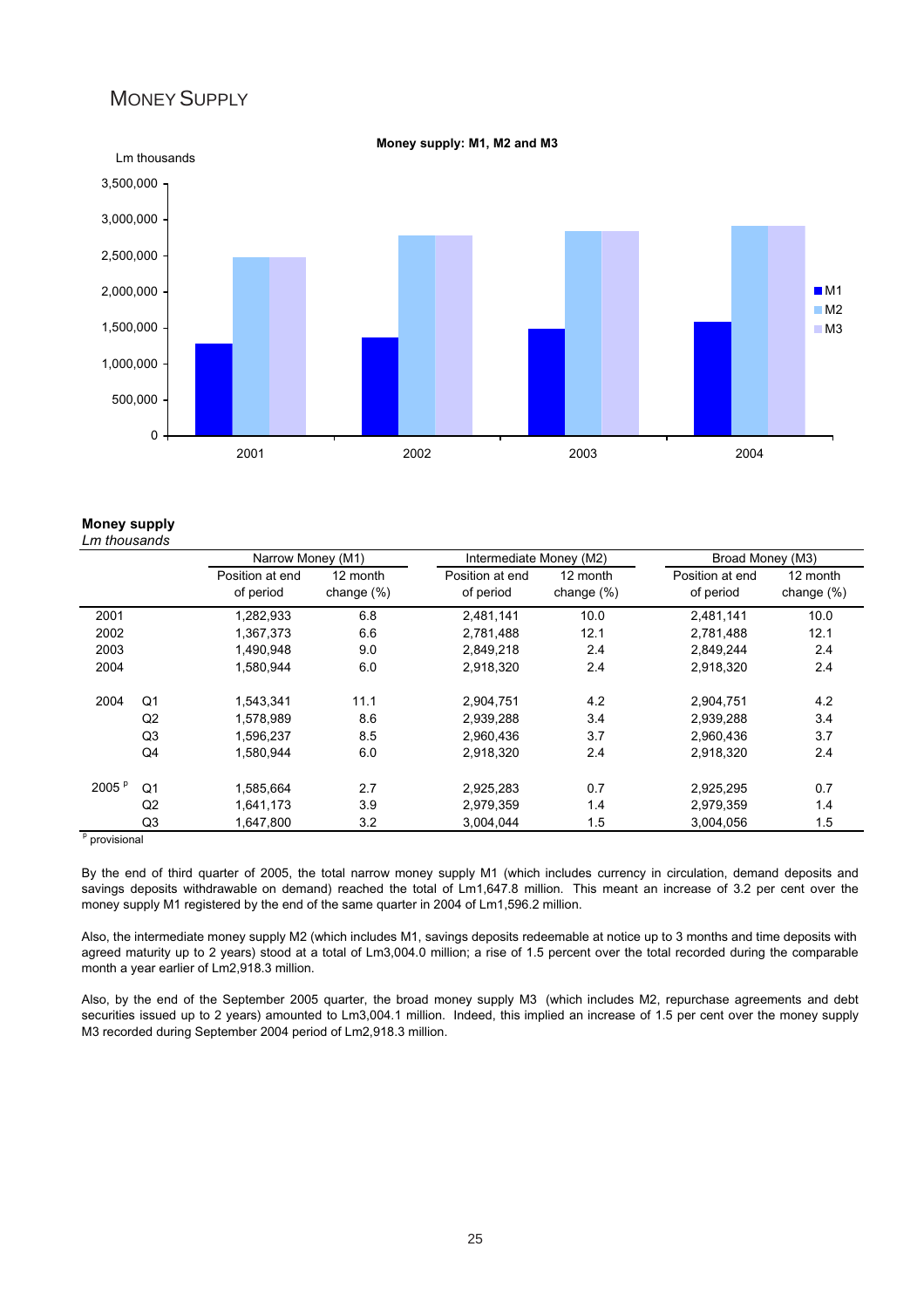### EXCHANGE RATE



#### **Exchange rate of the Maltese Lira against selected currencies**

#### **Average exchange rates of the Maltese Lira against major currencies** Lm1 is equivalent to.

|      |           | Euro   | 12 month<br>change<br>$(\% )$ | Stg £  | 12 month<br>change<br>(%) | US\$   | 12 month<br>change<br>(%) | Yen      | 12 month<br>change<br>$(\% )$ | Sfr    | 12 month<br>change<br>(%) |
|------|-----------|--------|-------------------------------|--------|---------------------------|--------|---------------------------|----------|-------------------------------|--------|---------------------------|
| 2000 |           | 2.4741 | 5.4                           | 1.5080 | $-2.5$                    | 2.2855 | $-8.7$                    | 246.2671 | $-13.5$                       | 3.8529 | 2.6                       |
| 2001 |           | 2.4815 | 0.3                           | 1.5430 | 2.3                       | 2.2226 | $-2.8$                    | 269.9722 | 9.6                           | 3.7488 | $-2.7$                    |
| 2002 |           | 2.4468 | $-1.4$                        | 1.5378 | $-0.3$                    | 2.3100 | 3.9                       | 288.8785 | 7.0                           | 3.5899 | $-4.2$                    |
| 2003 |           | 2.3470 | $-4.1$                        | 1.6237 | 5.6                       | 2.6543 | 14.9                      | 307.3846 | 6.4                           | 3.5683 | $-0.6$                    |
| 2004 |           | 2.3368 | $-0.4$                        | 1.5853 | $-2.4$                    | 2.9061 | 9.5                       | 314.1912 | 2.2                           | 3.6085 | 1.1                       |
| 2004 | March     | 2.3443 | $-0.7$                        | 1.5723 | $-2.5$                    | 2.8875 | 13.0                      | 313.5396 | 3.5                           | 3.6762 | 6.0                       |
|      | June      | 2.3512 | 0.8                           | 1.5608 | $-4.8$                    | 2.8537 | 4.8                       | 312.2211 | $-3.1$                        | 3.5696 | $-0.6$                    |
|      | September | 2.3379 | $-0.3$                        | 1.5928 | $-2.5$                    | 2.8579 | 8.5                       | 314.6597 | 4.0                           | 3.6077 | $-0.6$                    |
|      | December  | 2.3117 | $-0.5$                        | 1.6075 | $-1.4$                    | 3.1022 | 8.7                       | 321.7288 | 4.6                           | 3.5510 | $-1.7$                    |
| 2005 | March     | 2.3162 | $-1.2$                        | 1.6044 | 2.0                       | 3.0590 | 5.9                       | 321.5978 | 2.6                           | 3.5885 | $-2.4$                    |
|      | June      | 2.3294 | $-0.9$                        | 1.5579 | $-0.2$                    | 2.8337 | $-0.7$                    | 307.9274 | $-1.4$                        | 3.5848 | 0.4                       |
|      | September | 2.3294 | $-0.4$                        | 1.5788 | $-0.9$                    | 2.8532 | $-0.2$                    | 316.8772 | 0.7                           | 3.6099 | 0.1                       |

The average exchange rate of the Maltese lira against the Euro during September 2005 stood at a level of one lira equivalent to 2.3294 Euro. Indeed, this implied a depreciation of the lira against the Euro of 0.4 percentage points over the average exchange rate registered during the same month in 2004 of one lira equivalent to 2.3379 Euro.

Also, the average exchange rate of the lira against the sterling during September 2005 stood at a level of one lira equivalent to 1.5788 sterling; a depreciation of 0.9 percentage points over the average exchange rate registered during September 2004 of one lira equivalent to 1.5928 sterling.

Similarly, the average exchange rate of the lira against the US dollar depreciated by 0.2 percentage points, from an average exchange rate of one lira equivalent to 2.8579 dollars during September 2004 to an average exchange rate of one lira equivalent to 2.8532 dollars during the relative month in 2005.

On the contrary, the average exchange rate of the lira against the Yen during September 2005 stood at a level of one lira equivalent to 316.8772 Yen; an appreciation of 0.7 percentage points over the average exchange rate registered during the same month in 2004 of one lira equivalent to 314.6597 Yen.

Also, the average exchange rate of the lira against the Swiss franc appreciated by 0.1 percentage points, from an average exchange rate of one lira equivalent to 3.6077 Swiss francs during September 2004 to an average exchange rate of one lira equivalent to 3.6099 Swiss francs during the comparable month in 2005.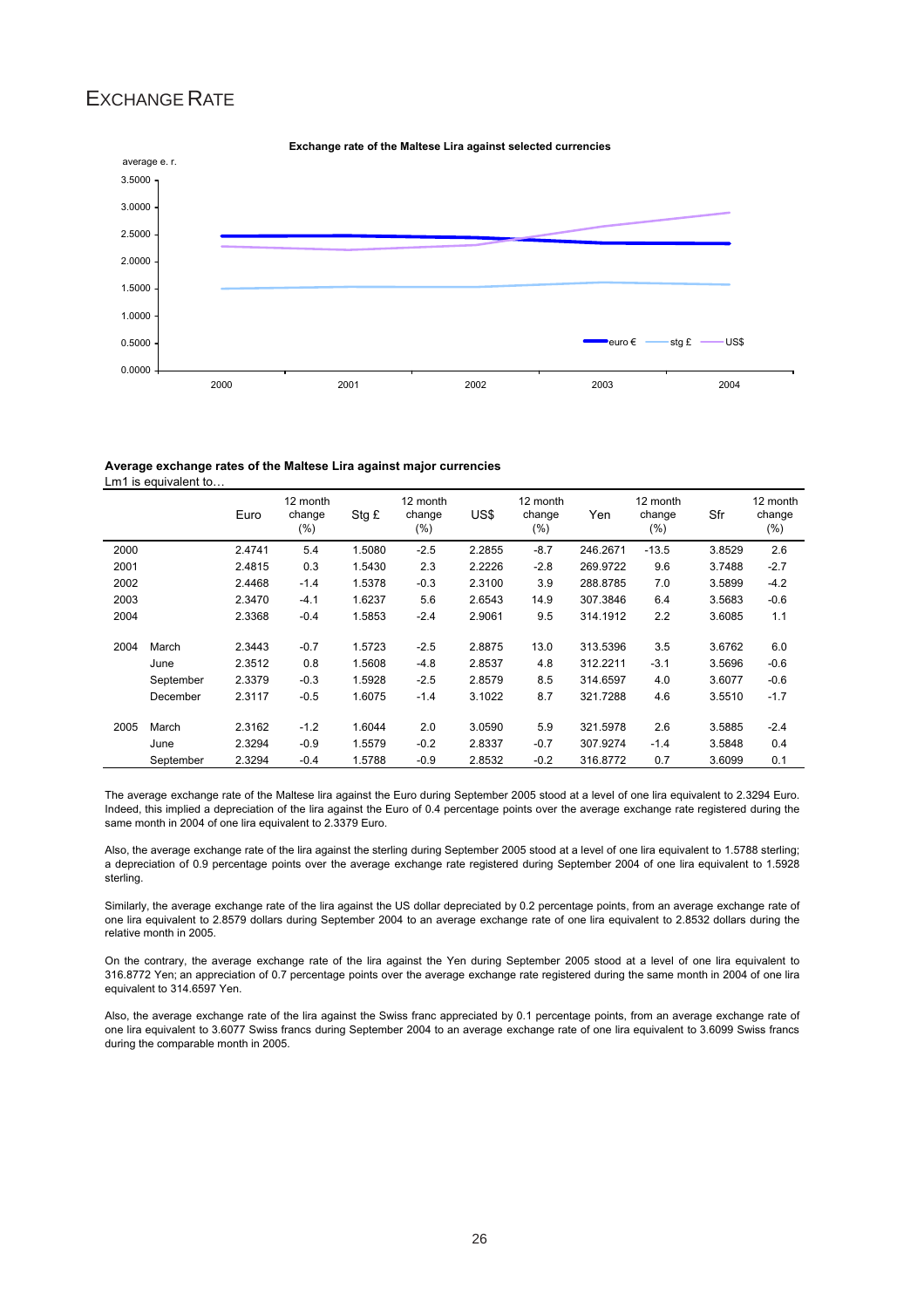### EXTERNAL RESERVES



#### **External reserves in terms of months of imports**

**External reserves expressed in terms of months of imports** Lm thousand

| Year              |                | <b>External reserves</b><br>as at end of<br>period $1$ | $(\%)$  | and services | 12 month change Imports of goods 12 month change<br>(%) | External<br>Reserves in<br>terms of months<br>of imports |
|-------------------|----------------|--------------------------------------------------------|---------|--------------|---------------------------------------------------------|----------------------------------------------------------|
| 2000              |                | 644.144                                                | $-13.0$ | 1,740,100    | 26.8                                                    | 4.4                                                      |
| 2001              |                | 760,429                                                | 18.1    | 1,487,633    | $-14.5$                                                 | 6.1                                                      |
| 2002              |                | 880,847                                                | 15.8    | 1,473,609    | $-0.9$                                                  | 7.2                                                      |
| 2003 <sup>p</sup> |                | 944.608                                                | 7.2     | 1,522,564    | 3.3                                                     | 7.4                                                      |
| 2004 <sup>p</sup> |                | 870.952                                                | $-7.8$  | 1.524.451    | 0.1                                                     | 6.9                                                      |
| 2004 <sup>p</sup> | Q <sub>1</sub> | 939,942                                                | 6.3     | 338,746      | $-7.4$                                                  | 8.3                                                      |
|                   | Q2             | 908.648                                                | $-1.9$  | 391,016      | 0.3                                                     | 7.0                                                      |
|                   | Q <sub>3</sub> | 937,992                                                | $-0.6$  | 375,787      | $-3.2$                                                  | 7.5                                                      |
|                   | Q4             | 870,952                                                | $-7.8$  | 418,902      | 10.6                                                    | 6.2                                                      |
| 2005 <sup>p</sup> | Q <sub>1</sub> | 830,950                                                | $-11.6$ | 340,637      | 0.6                                                     | 7.3                                                      |
|                   | Q2             | 820,762                                                | $-9.7$  | 384,292      | $-1.7$                                                  | 6.4                                                      |
|                   | Q <sub>3</sub> | 912,102                                                | $-2.8$  | 388,356      | 3.3                                                     | 7.0                                                      |

<sup>p</sup> provisional

1 Source: Central Bank of Malta

By the end of the September 2005 quarter, the total external reserves of the country stood at a level of Lm912.1 million. This implied a decline of Lm25.9 million or 2.8 per cent over the total external reserves held by the economy during the same period a year earlier of Lm938.0 million.

Indeed, when expressed in terms of months of imports of goods and services, it can be seen that, while the reserve assets of the country stood at 7.5 months of sustenance during the September 2004 period, Malta' s reserve assets dropped to a level of 7.0 months of sustenance during the comparable period in 2005.